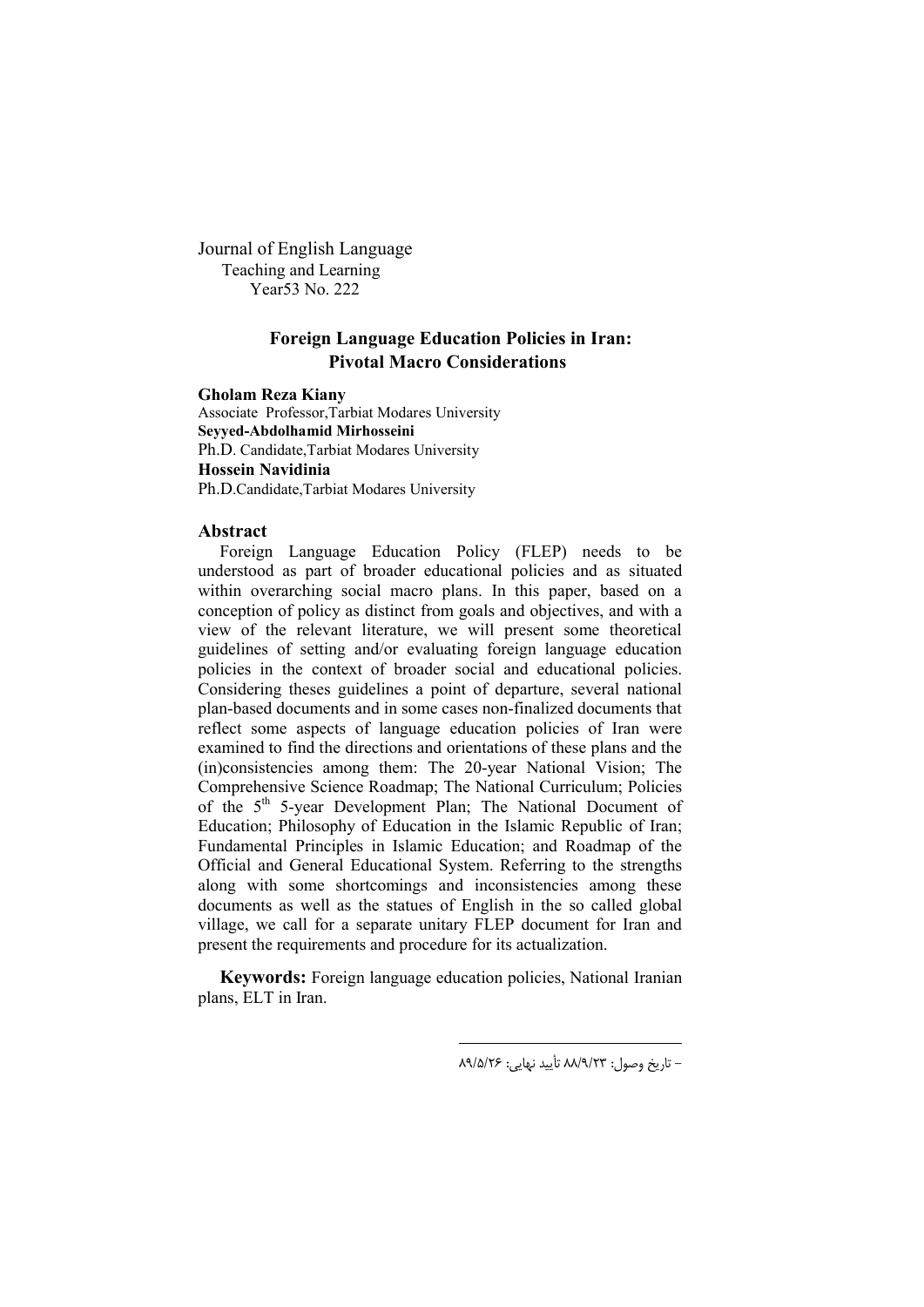# **Introduction**

Policies play crucial roles in announcing and setting the ideals and expectations of any important social endeavor that is expected from and initiated by institutional structures. Residing at the topmost levels of organizational hierarchies, policies determine, direct, and influence almost all aspects of institutional involvements – including educational activities – down to the most detailed practical issues. Therefore, the actual manifestations of the organizational and institutional services as perceived by the recipients at large are outcomes of policy setting processes and the quality and comprehensiveness and/or possible flaws of such processes. Being no exception, educational policy, in general, and foreign language education policy (FLEP), in particular, shapes and directs an enormously wide range of educational practices with obvious social, cultural, and even political implications (Dixon, 2009).

Considering this foundational role of policies, in this paper we attempt to explore the rarely explored concern of FLEP in the Iranian educational context. Briefly revisiting some conceptions of *policy* and how it may be distinguished form goals and objectives in the macroprocesses of educational planning, we review some related theoretical considerations with regard to FLEP. As the focal section of the paper, we then examine a number of officially finalized and in some cases non-finalized documents that reflect some aspects of language education policies in the absence of a specifically developed single FLEP document. Finally, we raise a number of concerns in this regard and present some suggestions that will hopefully inform policy setting approaches and will ultimately benefit the overall foreign language education enterprise in our country.

Studies with the term *policy* appearing in their titles tend to deal with a diversity of issues ranging from very broad macro concerns to very detailed objectives of classroom practices (Kirkgoz, 2008b; Seargeant, 2008; Silver & Skuja-steele, 2005). This lack of consensus on what is meant by *policy* necessitates a clarification of the issue and presenting at least broad and tentative definitions of the terms. Therefore, before the main discussions of the paper, in this section we attempt to clarify a conception of policy and to make distinctions among policies, goals, and objectives in the context of foreign language education.

Policy setting is the value laden process through which a political system handles a public problem and includes a (political) system's expressed orientations and intentions. Policy has been viewed as a matter of the 'authoritative allocation of values' and policies are the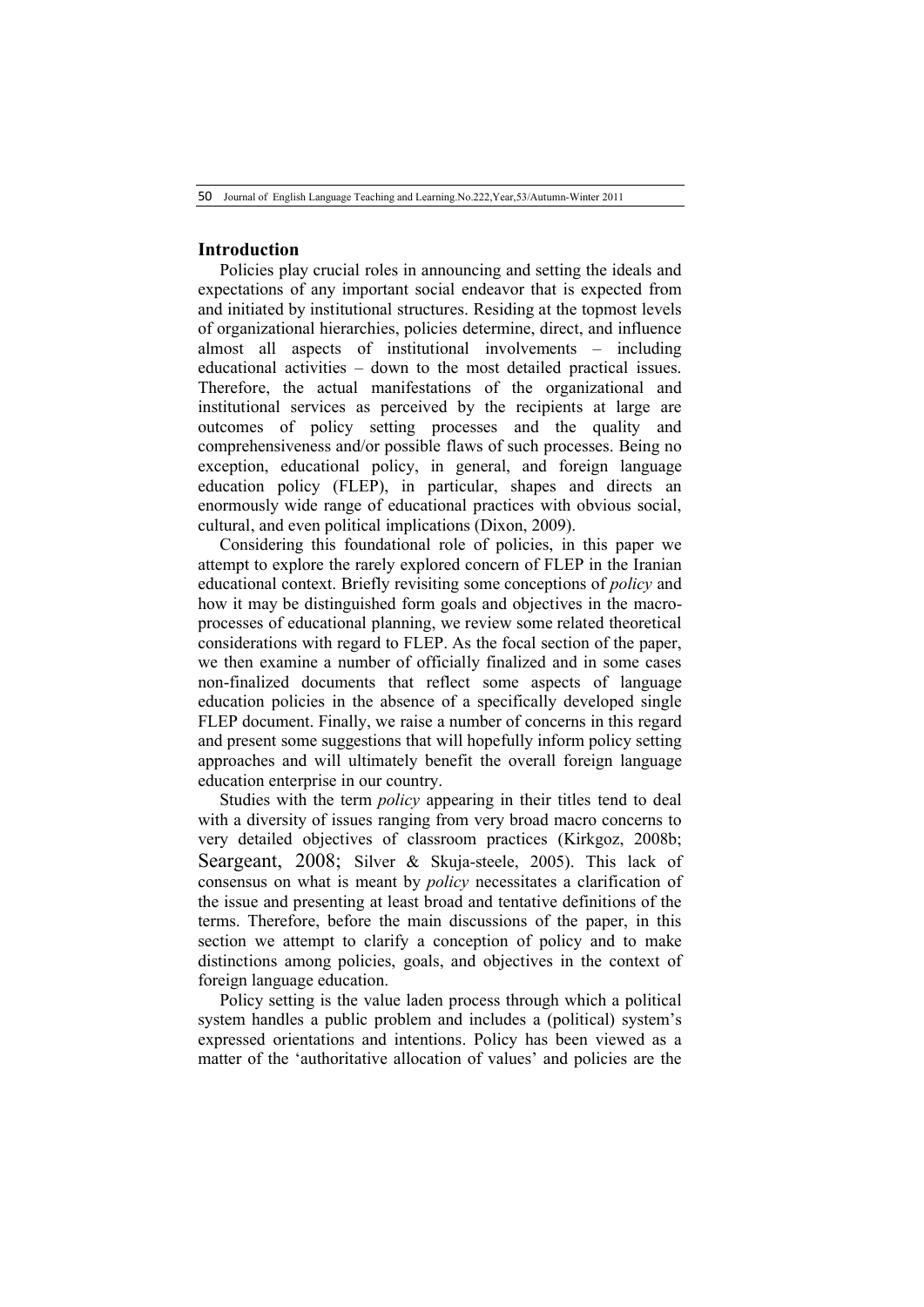operational statements of values and of prescriptive intent (Ball, 1990). In a hierarchical relationship policies set the ground for decisions, programs, projects, options, etc. that are available for achieving the more localized goal. Relations between the higher order policies and goals are established by intuitions and authorities (Tsang, 2004). These relationships will in turn specify specific procedurally defined objectives.

Policies are considered to be broad approaches that are closely linked with social and general educational requirements, while goals may be viewed as more specific orientations towards the realization of policies. Unlike policies, goals may not be directly and easily linked with broader social and educational concerns. Therefore, more locally defined goals and more situation-specific objectives may be fruitfully set when overarching policies have already been developed as the general roadmaps that delineate overall orientations. Considering these conceptions of policy, this paper is concerned with the issues of overarching broad policies that orientate goals and objectives further down along the administration hierarchy rather than goals and objectives themselves.

#### **Theoretical Background**

The increasing number of English speakers in different countries from South Asia, to North Europe to the center of Africa has become a matter of concern for both second language researchers and policy makers. In fact, according to Kirkgöz (2008b) the unprecedented spread of English as a lingua franca along with globalization have had their own effects on the way English is being viewed and taught in different countries. In order to adjust to the requirements of the brave new world, developing language education policies and implementing these policies have been considered one of the most important concerns in nearly all countries. We say concerns because many factors such as philosophical, financial, logistic, cultural, social, individual, and identity considerations should be taken into account in developing FLEP (Butler and Iino, 2005; Hato, 2005; Kirkgoz, 2008b; Seargeant, 2008; Silver and Skuja-steele, 2005).

Though complicated, there have been reforms made to recognize the needs of the new world across the globe during the last years. One of the famous reforms is the Common European Framework of Reference for Languages which was developed by the Council of Europe in 2001 in order to introduce a more communicative orientation in foreign language teaching. According to the Council of Europe's website, the Council develops continent-wide agreements to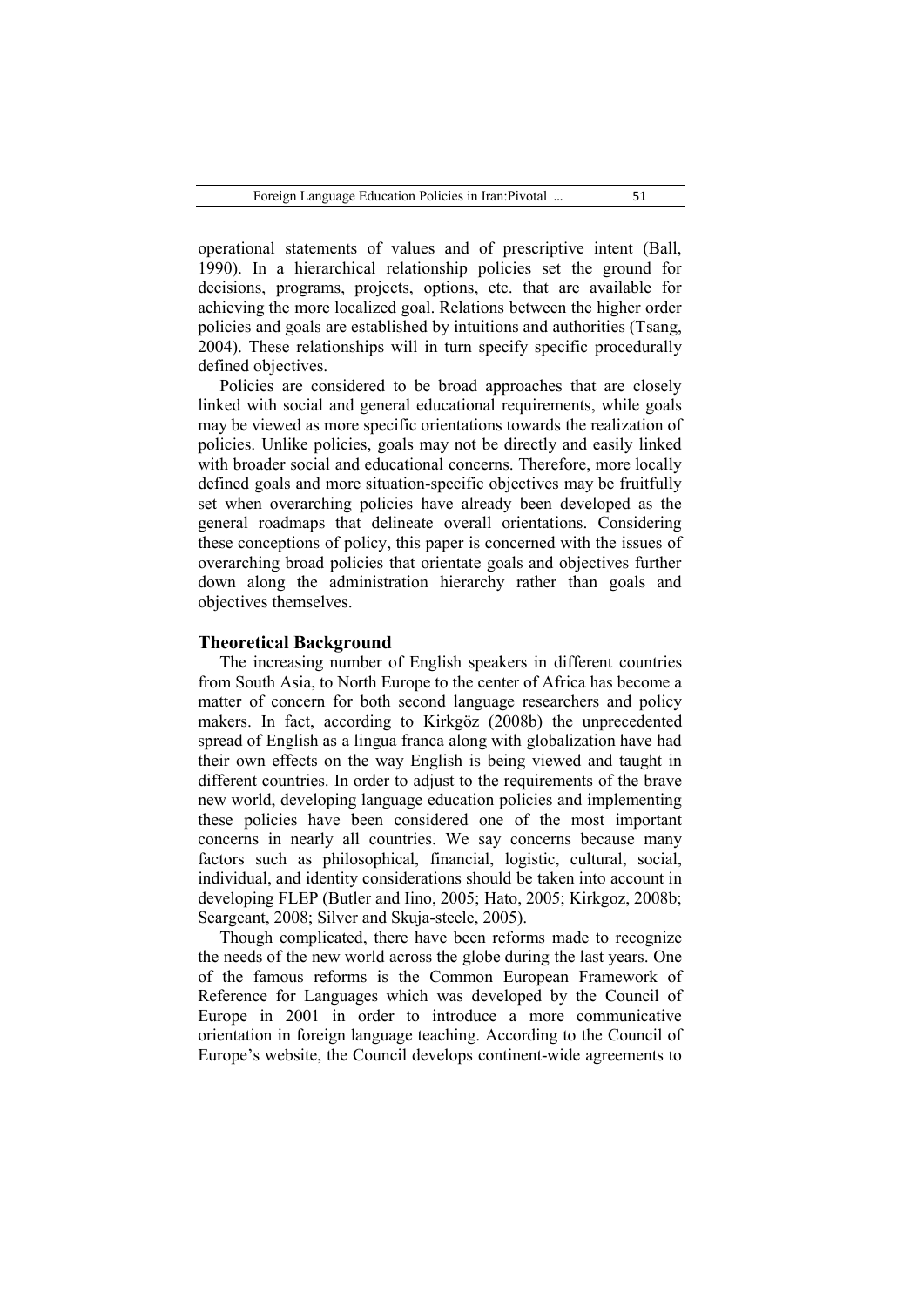standardize member countries' social and legal practices and promotes shared values among them. The Council's mission in the area of education and language education accords with its political goals of preparing citizens for a globalized world. Other examples of standardbased language education include National Curriculum for England in United Kingdom, Canada's Toronto Benchmarks, Australia's Curriculum and Standards Framework and United States' ESL standards.

Implementation of language policies and reforms has been discussed in Asian countries as well. Al-Issa (2007) discussed implications of implementing a flexible ESL policy in the Sultanate of Oman by shedding light on the ideological conflicts of two complementary powerful ideologies of 'neo-colonial/communicative' and professionalism with 'colonialist/culturalist' ideologies incorporated in the content of materials produced locally by Ministry of education. Kirkgoz (2007) provided a historical overview of policy changes in English language education in Turkish education system and discussed the government's most recent education reforms which reflected the rising importance of English as this country attempts to join the European Union. Waters and Vilches (2005) discussed factors affecting foreign language education reform in the Philippians Basic Education Curriculum and proposed that classroom-level implementation of curriculum had been difficult to achieve, mainly because (i) the curriculum design was insufficiently compatible with teaching situation constraints and, (ii) the necessary levels of professional support and instructional materials had not been provided. However, they finally introduced the existence of 'intercultural' tensions between policy-making and implementation and the influence of national historic-political factors as the deepseated reasons for the classroom-level implementation difficulties.

# **FLEP Ideals and Expectations**

Based on the theoretical groundings briefly presented above, FLEP needs to be situated within a general context of social concerns. They should also be contextualized within general educational policies. In this section, with a view of these aspects of FLEP concerns and considering the theoretical considerations reflected in the literature of policy studies in foreign language education, we present a number of issues highlighting the characteristics that may be considered as fundamental features that, ideally, must be accounted for in national FLEP: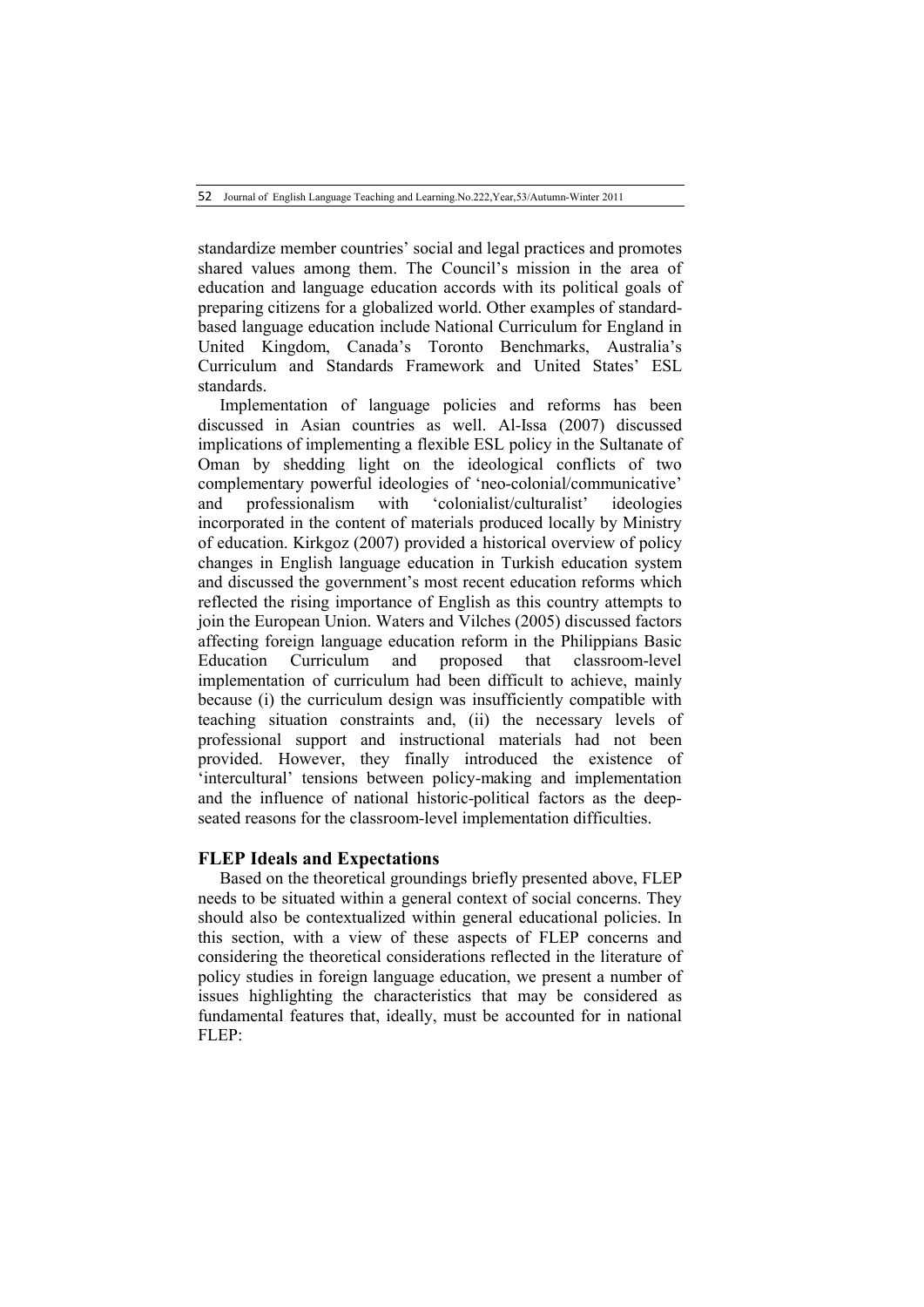1.FLEP needs to link the theoretical foundations of foreign language education to the requirements of national macro-plans in terms of the overall political and social orientations (Hato, 2005).

2.FLEP should account for the cultural values reflected in the national macro-level roadmaps, which are in turn included in general educational policies of the country (Seargeant, 2008).

3.FLEP is expected to account for national identity principles reflected in national macro-plans as well as in educational policies of the country. The major concern with this regard is how the FLEP create a balance between these principles and the requirements of the so called globalization (Kirkgoz, 2008b).

4.FLEP needs to clearly adopt and articulate a firmly delineated position with regard to 'language' as the central concern in language education practices. They also need to be based on clear overt 'language policy' orientations that situate foreign language education in a broader context of mother tongue education and local languages (Dixon, 2009; Ricento, 2006).

5.With a view of the distinctions between policies and goals on the one hand, and goals and objectives, on the other, FLEP should define firm set of mechanisms for setting goals for foreign language education programs and national curricula, which in turn shape the basis of more specific language education objectives (Butler & Iino, 2005).

6.FLEP is expected to realistically pave the ground for more practical aspects of national foreign language education endeavors in terms of two major types of mechanisms (Kirkgoz, 2008a; Silver & Skuja-steele, 2005): financial mechanisms required for the successful design of foreign language education goals and objectives and their implementation; and mechanisms of evaluation, monitoring, and revision of the policies, goals, and objectives of foreign language education.

These six broad issues illustrate a theoretically grounded ideal image of what might be expected of a FLEP policy document. They may be arguably used as initial foundations of setting FLEP from scratch. However, what we are concerned with in this discussion is not setting policies. Rather we attempt to evaluate or at the very least comment on the existing pieces of policies that are (not very conveniently and justifiably) distributed in a number of documents developed by a range of institutions. Therefore, the six issues presented above will be taken as tentative criteria that shape our points of reference in examining and assessing the documents under investigation.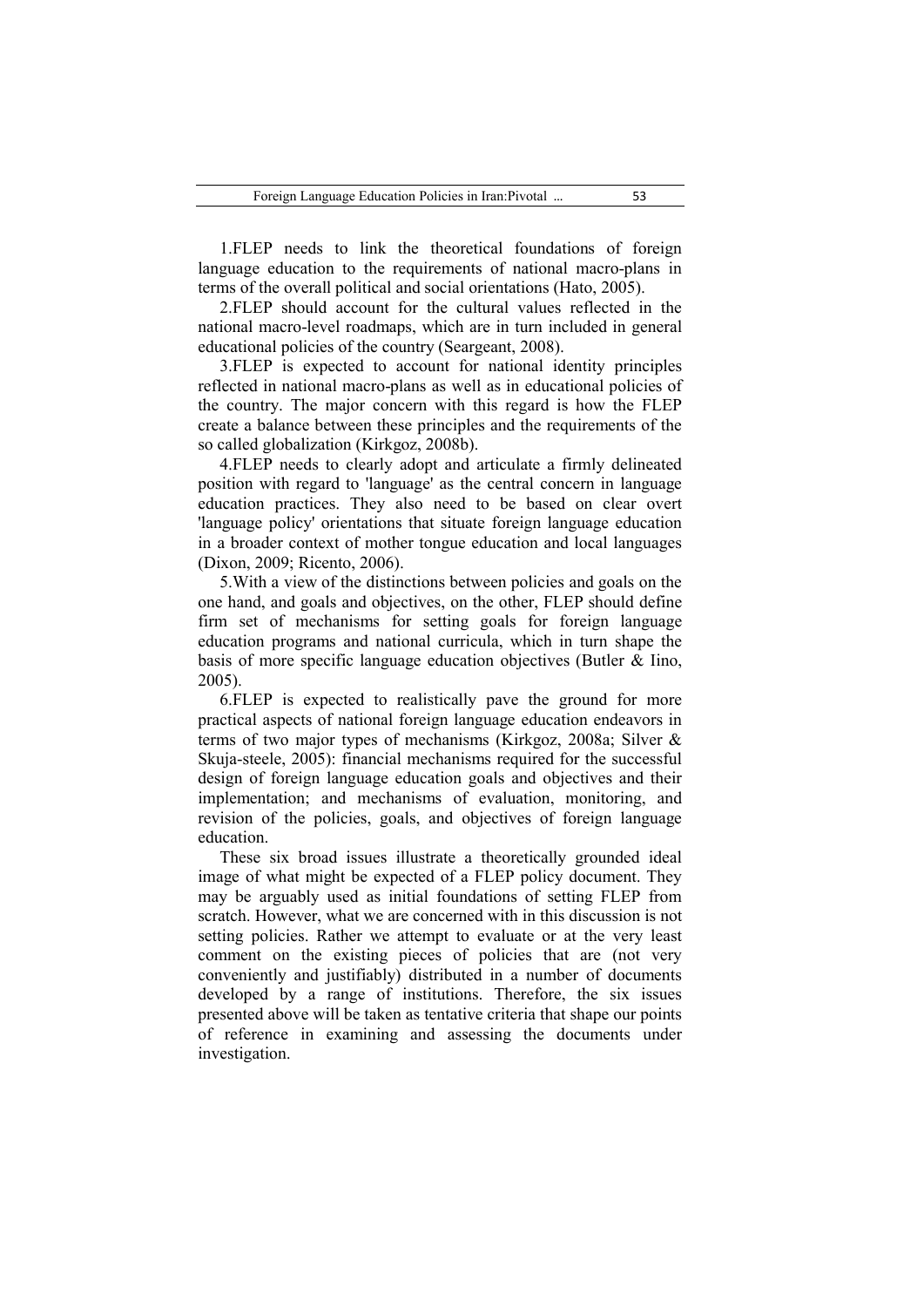# **Documents and Discussions**

By some accounts, policies are discursive constructs that cannot be investigated as simple analytical categories. Rather, they need to be interpreted within the structure of the documents that are expected to publicize the target policies (Fischer, 2003). Therefore, the major arguments of this article are based on considerations of a number of documents that are expected to carry the burden of presenting FLEP in the absence of a unified document specifically developed under such a title. Table 1 presents the major documents examined in this study and the institutions that developed and published these documents.

| Documents      |                                                         |                                                       | <b>Institutions</b>        |
|----------------|---------------------------------------------------------|-------------------------------------------------------|----------------------------|
| <b>Primary</b> | The 20-year National Vision                             |                                                       | Supreme Leader &           |
|                |                                                         |                                                       | <b>Expediency Council</b>  |
|                | The Comprehensive Science Roadmap                       |                                                       | Supreme Council of         |
|                |                                                         |                                                       | <b>Cultural Revolution</b> |
|                | The National Curriculum                                 |                                                       | Ministry of                |
|                |                                                         |                                                       | Education                  |
| Supplementary  | Policies of the 5 <sup>th</sup> 5-year Development Plan |                                                       | Supreme Leader &           |
|                |                                                         |                                                       | <b>Expediency Council</b>  |
|                | The                                                     | Philosophy of Education in                            | Supreme Council of         |
|                | National                                                | the Islamic Republic of Iran                          | <b>Cultural Revolution</b> |
|                | Document                                                | <b>Fundamental Principles in</b><br>Islamic Education | & Ministry of              |
|                |                                                         |                                                       |                            |
|                | of Education                                            | Roadmap of the Official and                           | Education                  |
|                |                                                         | <b>General Educational System</b>                     |                            |

**Table 1.** Investigated documents and their source institutions

## **The 20-year National Vision**

The 20-year National Vision is a document of macro strategies that are to lead the country through the twenty years of comprehensive development towards the aims of the nation. Issued by the supreme leader and the expediency council of the Islamic republic of Iran, the document is the point of reference for all types of institutional involvements throughout the country in all areas, including education. Therefore, considering the major guidelines that are inherent in this document and are, one way or another, relevant to education, language education, and, more specifically, foreign language education will be a reasonable first step before examining lower order policy documents.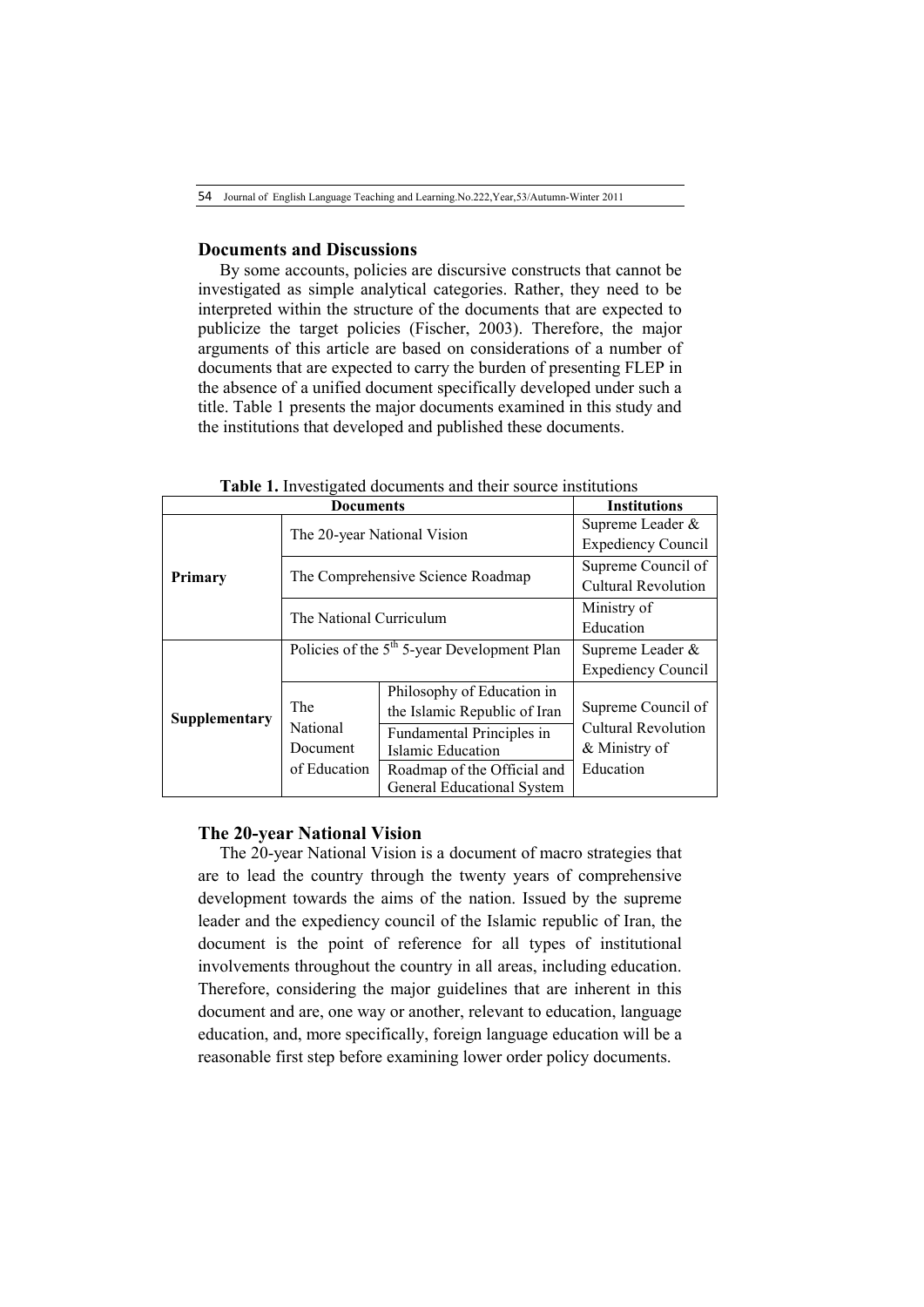These major guidelines include a number of characteristics specified to be reached by the country by the end of its 20-years period which is set to be 1404 by Iranian calendar i. e 2024 . The most prominent of these characteristics are advanced knowledge, ability in producing knowledge and technology, and an improved share for human resources and social capital in national products. Moreover achieving the first economic, scientific, and technological rank in south west Asia as well as constructive and effective interaction with the world are among the major targeted features.

The 20-year National Vision (p. 1):

جامع ۀ ایرانى در افق این چشمانداز، چنین ویژگیهایى خواهد داشت: برخوردار از دانش پیشرفته، توانا در تولید علم و فنآورى، متکى بر سهم برتر منابع انسانى و سرمای ۀ اجتماعى در تولید ملى دستیافته به جایگاه اول اقتصادى، علمى و فنآورى در سطح منطقه آسیاى جنوب غربى... با تأکید بر جنبش نرمافزارى و تولید علم، رشد پرشتاب و مستمر اقتصادى، ارتقاى نسبى سطح درآمد سرانه و رسیدن به اشتغال کامل داراى تعامل سازنده و مؤ ثر با جهان براساس اصول عزت، حکمت و مصلحت .

Along the same general path, within The 20-year National Vision some general policy directions are set for developing the next four 5 year national development plans. These general directions most importantly include *increasing the share of the country in international knowledge production*, *promoting research*, and *attaining technologies especially new technologies such as nano*, *bio*, *information and communication*, *environmental*, *aerospace*, and *atomic technologies*.

The 20-year National Vision (Items 7, 9, and 10):

سیاستهاى کلى چهار برنامه توسعۀ آیندة جمهورى اسلامى ایران بند : 9 سازماندهى و بسیج امکانات و ظرفیتهاى کشور در جهت افزایش سهم کشور در تولیدات علمى جهان تقویت نهضت نرمافزارى و ترویج پژوهش

 کسب فناورى، بویژه افن وريهاى نو، شامل :ریزفناورى و فناوريهاى زیستى، اطلاعات و ارتباطات، زیست محیطى، هوافضا و هستهاى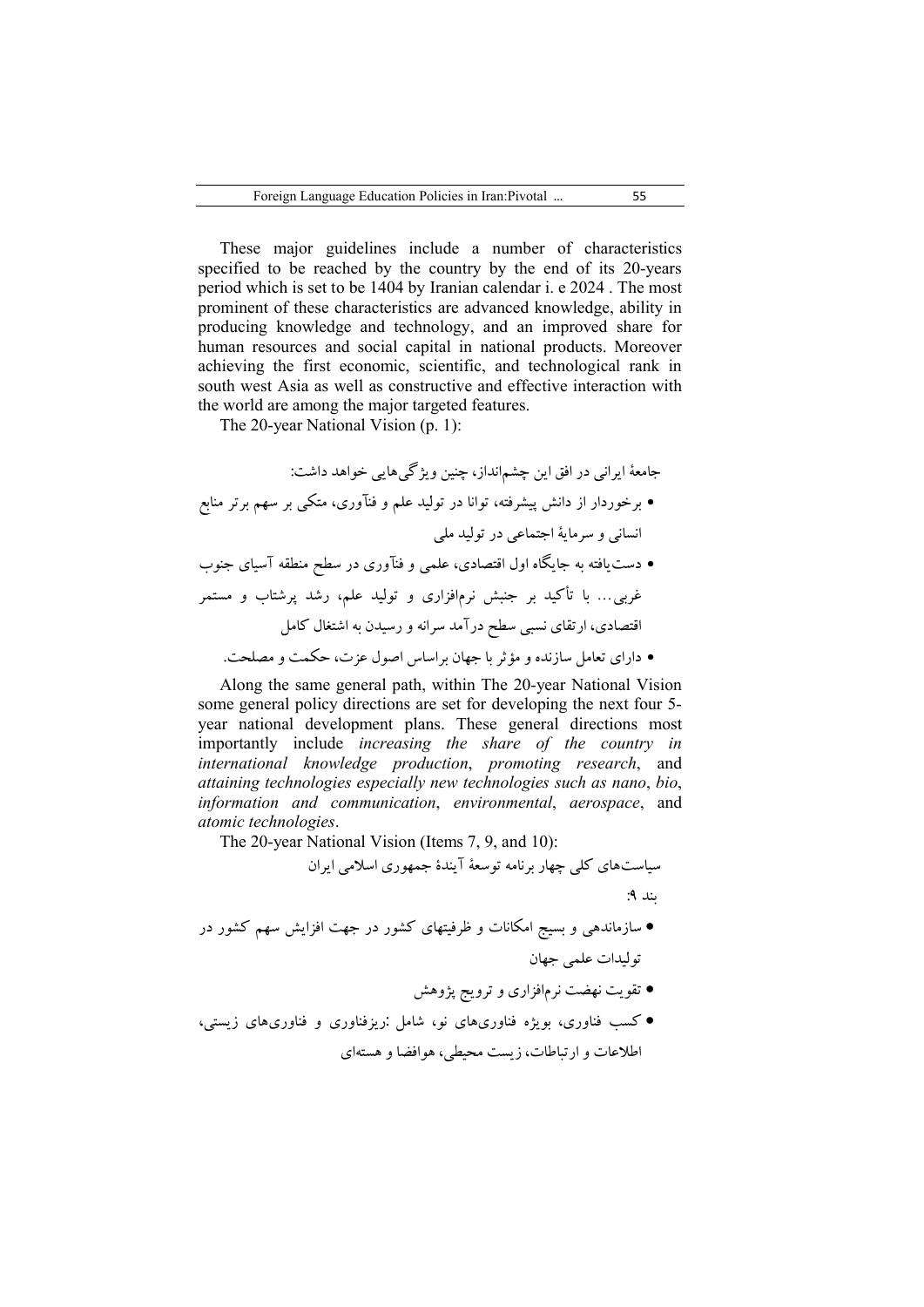بند :10 اصلاح نظام آموزشىکشور، شامل: آموزش و پرورش، آموزش فنى و حرفهاى، آموزش عالى و کارآمد کردن آن براى تأمین منابع انسانى مورد نیاز در جهت تحقق اهداف چشمانداز تقویت و تسهیل حضور فرهنگى جمهورى اسلامى ایران در مجامع جهانى و سازمانهاى فرهنگى بین المللى.

A close examination of the excerpts of The 20-year National Vision presented above demonstrates very reasonably that a document at this macro level does not include any specific direction exclusively focusing on language education, foreign language education, or even education in general. Nonetheless, these macro directions illustrate roadmaps that may be meaningfully understood in the context of education and this will naturally have implications for foreign language education. The 20-year National Vision sets directions that are beyond policies. Therefore, the expectation is that lower level documents, including documents of educational policies, will reflect traces of these general guidelines.

To further clarify these macro orientations, an overview of one of the supplementary documents, that is, The Policies of the  $5<sup>th</sup> 5$ -year Development Plan (1389-1394) which is not yet finalized as a law also depict other aspects. The main orientations with regard to education reflected in these policies are reforming higher education and research, achieving the second regional scientific and technological rank in the region, reforming the educational system, and reforming and enhancing the position of humanities.

The Policies of the 5th 5-year Development Plan (Items 7–9): 7- تحول در نظام آموزش عالى و پژوهش در موارد زیر، ارتقاء کمى و کیفى مراکز و فعالیتهاى پژوهشى و ترویج نظریهپردازى، نقد و آزاداندیشی: 7ـ 1 ـ افزایش بودجه تحقیق و پژوهش... به 3 درصد تولید ناخالص داخلى تا پایان برنام ۀ پنجم و افزایش ورود دانشآموختگان دور ة کارشناسى به دورههاى تحصیلات تکمیلى به 20 درصد.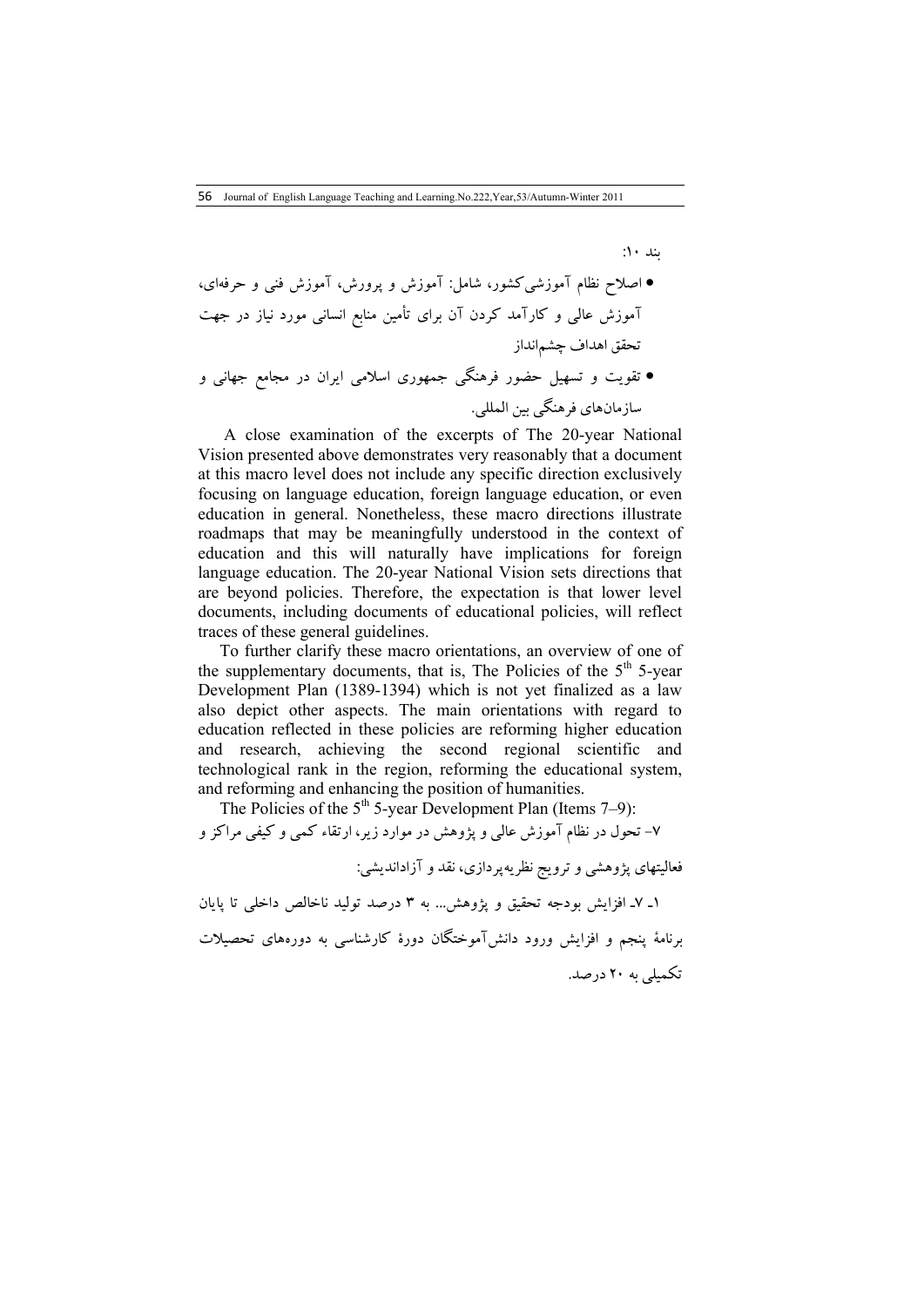7ـ 2 ـ دستیابى به جایگاه دوم علمى و فناورى در منطقه و تثبیت آن در برنامه پنجم . 8ـ تحول در نظام آموزش و پرورش با هدف ارتقاء کیفى آن بر اساس نیازها و اولویتهاى کشور در سه حوزه دانش، مهارت و تربیت و نیز افزایش سلامت روحى و جسمے دانش آموزان. 9- تحول و ارتقاء علوم انسانى با: تقویت جایگاه و منزلت این علوم، جذب افراد مستعد و با انگیزه، اصلاح و بازنگرى در متون و برنامهها و روشهاى آموزشى.

#### **The Comprehensive Science Roadmap**

The Comprehensive Science Roadmap of the country is meant to set national policies in the specific areas of science, technology, research, higher education, and, more fundamentally, *education*. The expectation is that this document sets more clearly delineated policies that will have more articulate implications for education and indirectly for foreign language education. In other words, The Comprehensive Science Roadmap is to partially bear the burden of setting FLEP. However, the document at one level merely repeats the major expressed targets of The 20-year National Vision as relevant to science and technology.

The Comprehensive Science Roadmap (p. ب(:

به منظور دستیابی به اهداف علم و فناوری سند چشمانداز بیستسالۀ نظام جمهوری اسلامی ایران و طراحی چگونگی رشد علمی کشور از وضع موجود به نقطه مطلوب، نقش ۀ جامع علمی کشور با راهبردهاي معین تهیه گردید تا با یک نگاه متوازن به رشتههاي علمی و دانشگاهها، ایران اسلامی را در محدودهٔ زمانی تعیین شده در چشمانداز به رتبهٔ اول علم و فناوری در منطقه تبدیل نماید و علمگرایی و علمهعوری را گفتمان مسلط در کلیهٔ حوزههاي جامعه قرار دهد.

The Comprehensive Science Roadmap (p. 3):

چشمانداز علم، فناوري و نوآوري جمهوري اسلامی ایران در افق 1404 هجري شمسی: توانا در تولید و توسعه علم، فناوري و نوآوري و به کارگیري دستاوردها در کلیه حوزهها، حایز رتبهٔ نخست منطقه دراولویتهای علم و فناوری کشور، برجسته در حوزهٔ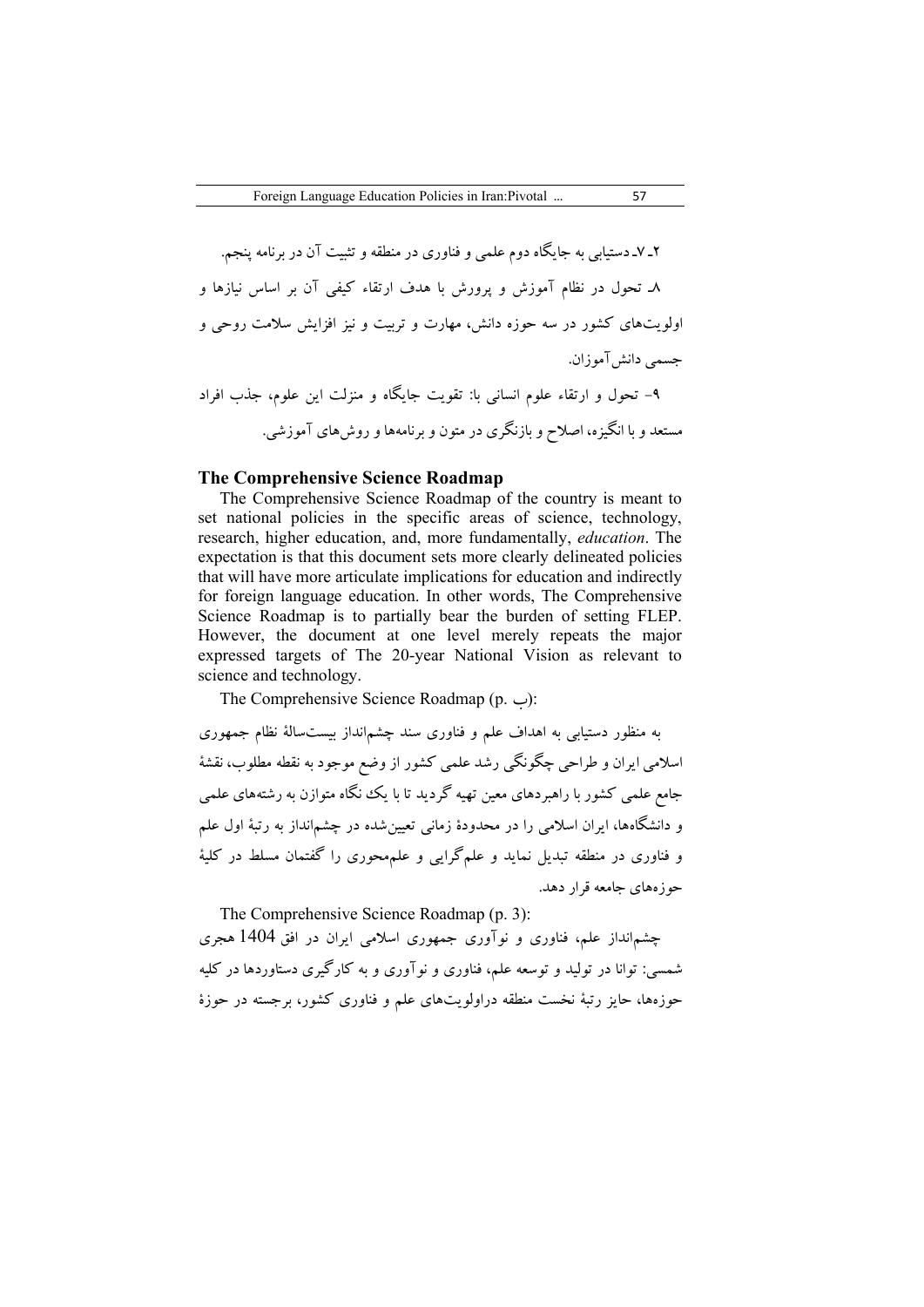فناوريهاي نوین در سطح جهانی، داراي تمدنی شکوفا، روزآمد وحکمتبنیان مبتنی بر هویت اسلامی ایرانی.

The Comprehensive Science Roadmap (p. 3):

Apart from these overly broad statements, the document also contains a number of statements that may be interpreted as having indirect implications for foreign language education. Therefore, some sections of the following statements excerpted from The Comprehensive Science Roadmap may be understood as the FLEP considerations underlying this document:

The Comprehensive Science Roadmap (p. 7):

با تأمین چشمانداز فوق آیندهاي پیش رو خواهد بود که عبارت است از: تثبیت و ارتقاي مرجعیت جهانی علوم و معارف بومی شامل زبان و ادبیات فارسی، تاریخ و تمدن ایران، علوم و معارف شیعه و اهل بیت )ع( ، تلاش مؤثر براي تبدیل زبان فارسی به زبان علمی بینالمللی مورد نیاز و ارجاع دانشمندان جهان، بالاترین سطح سلامت در منطقه، تأمین سرمایه انسانی دانشآموخته و متخصص در هم ۀ رشتههاي علمی مورد نیاز کشور اعم از علوم جدید و بین رشتهاي، حضور بیش از بیست درصد از دانشجویان تحصیلات تکمیلی دانشگاههاي بزرگ کشور از نخبگان سایر کشورهاي اسلامی و جهان، ایجاد حوزههاي متعدد علمی جدید براي نخستین بار در دنیا، رسیدن سهم صنعت و خدمات پیشرفته به بیش از نیمی از تولید ناخالص داخلی و نقشآفرینی صنایع و فناوريهاي نوین در بیش از یک پنجم صنعت کشور.

The Comprehensive Science Roadmap (p. 7): سیاستهاي کلی توسعۀ علم، فناوري و نوآوري:... تعامل سازنده با مراکز پیشرفته علمی و فناوري جهان با هدف بهرهگیري از مزیتهاي نسبی و رقابتی موجود و کشف و آفرینش مزیتهاي جدید نسبی و رقابتی در بازار جهانی در حوزه سرمایههاي دانشی، انسانی و مالی.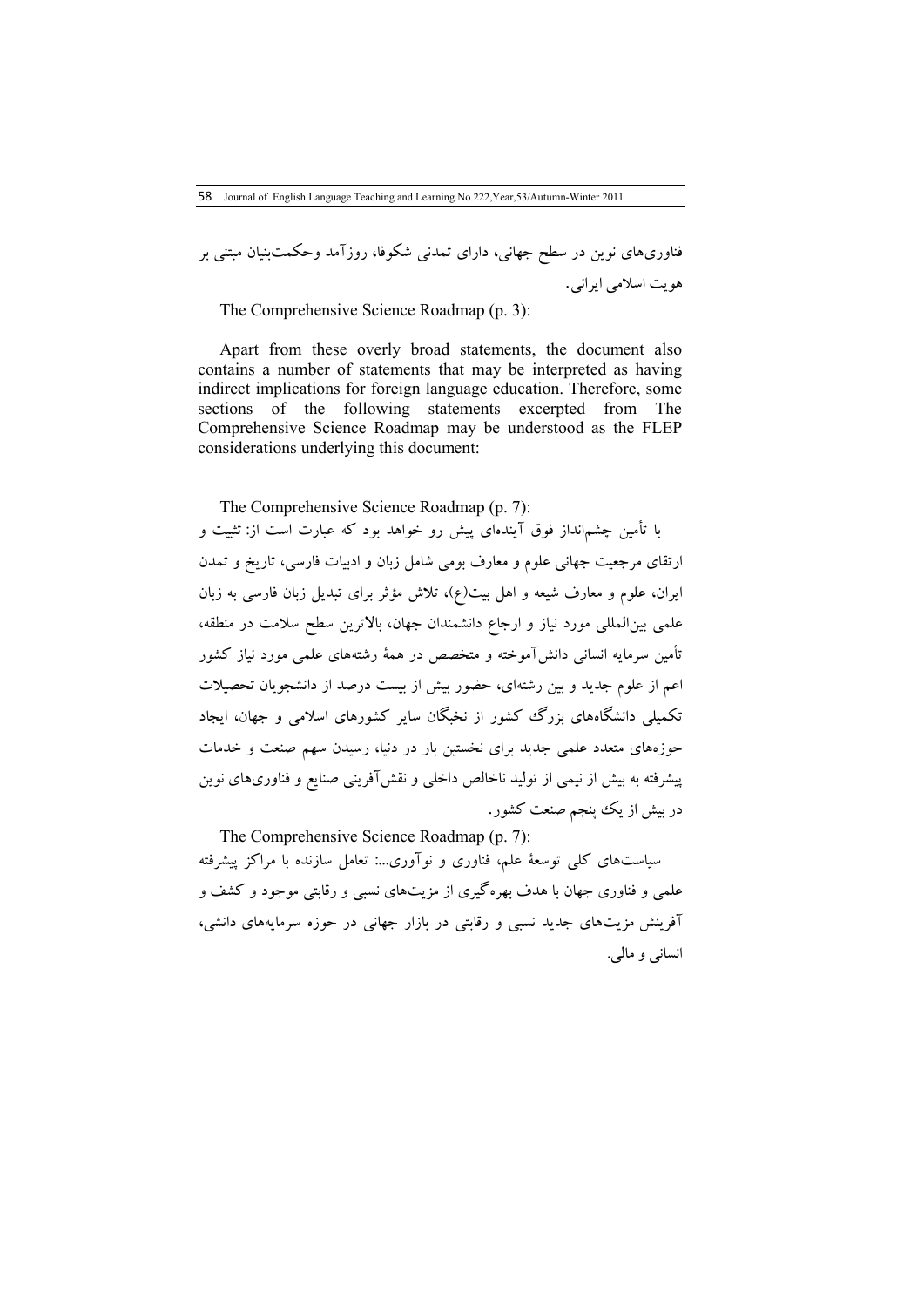The Comprehensive Science Roadmap (p. 10): راهبردهاي علم و فناوري کشور: ... توسعۀ جریان دانش(آموزش و یادگیري) در سطح ملی به عنوان سریع ترین راه کسب و اشاعهٔ علم و فناوری در ابعاد ملی و بین|لمللی با تأکید بر... توسعه روشهاي روانسازي جریان رسمی و غیر رسمی دانش در ابعاد ملی و بینالمللی از طریق اجراي پروژههاي علمی تحقیقاتی مشترك در ابعاد ملی و بینالمللی، ایجاد مراکز آموزشی و پژوهشی مشترك با کشورهاي مختلف، توسعه دورههاي

The Comprehensive Science Roadmap (p. 16):

طراحی ساز وکارهاي لازم براي استفاده از دانش متخصصان و اندیشمندان جهان در قالب انجام پروژههاي مشترك تحقیقاتی و توسعهاي با تأکید بر ایرانیان مقیم خارج کشور و با نقشآفرینی مؤثر نمایندگیهاي جمهوري اسلامی ایران در کشورهاي هدف

تخصصی مشترك و گسترش خوشههای همکاری علمی فناوری بین المللی و منطقهای.

Exploring these statements demonstrates that The Comprehensive Science Roadmap does seem to be indirectly hinting at some FLEP directions. Statements like *constructive interaction with advanced scientific and technological centers of the world* obviously necessitate the application of a medium of communication and promotion in order for these goals to be realistically achieved. On the one hand, foreign languages are required to contact and use the resources mainly published in foreign languages (English, in particular). On the other hand aims, such as *conducting joint research projects at international levels* require the ability to produce knowledge in languages other than local languages. Even targets like *trying to turn Farsi into the international language of science* are, at least initially, based on strong command of foreign languages in terms of perception, production, and awareness.

Having talked about these strengths, it might also be illuminating to refer to an apparently major flaw of the document which is the lack of a specifically focused consideration of higher education or even education in general. Unlike the national science plans of many countries around the world (Ranjbar, 2008a, 2008b, 2008c) which specifically focus on education as one of their pivotal concerns, The Comprehensive Science Roadmap of Iran seems to marginalize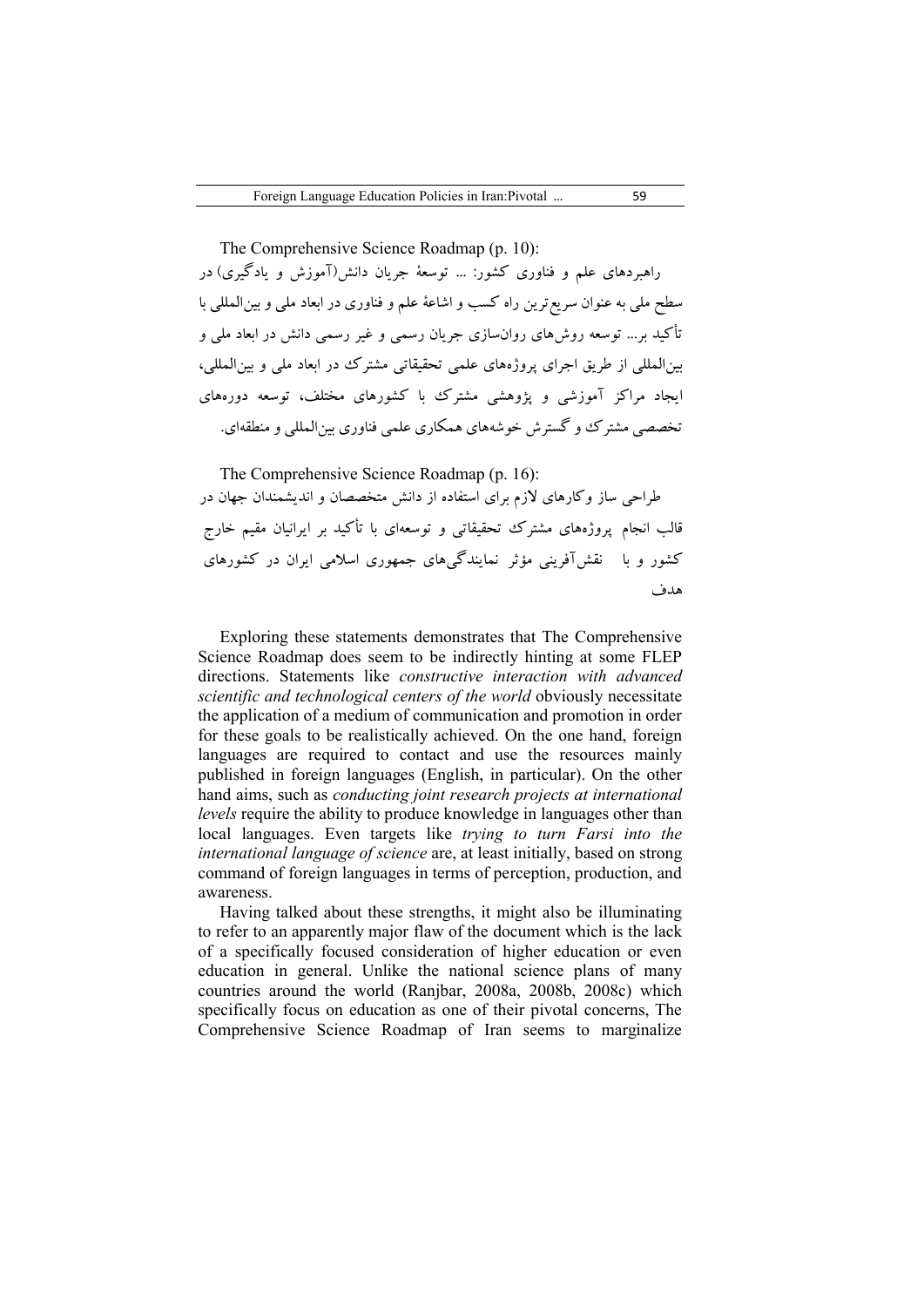60 Journal of English Language Teaching and Learning.No.222,Year,53/Autumn-Winter 2011

education in its policy setting. Therefore, language education has obviously no clearly articulated place within this document.

#### **The National Curriculum Document**

The details of The National Curriculum Document may be better examined with a preliminary glimpse of The National Document of Education developed by the Ministry of Education as the top policy document directing the entire activities of the ministry. The National Document of Education includes several sub-documents including The Philosophy of Education in the Islamic Republic of Iran; Fundamental Principles in Islamic Education; and The Roadmap of the Official and General Educational System.

The National Document of Education (Section on Philosophy of Education in the Islamic Republic of Iran, p. 47):

- اهداف ساحت تربیت علمی و فناوري درك و اصلاح موقعیت خود از طریق شناخت، بهرهگیري و توسعۀ نتایج تجارب متراکم بشري در حوزة علم و فناوري... به کارگیري شیوة تفکر علمی و منطقی و داشتن تفکر انتقادي
- بهرهگیري و ارزیابی از یافتههاي علمی و فناورانه و آمادگی جهت خلاقیت و نوآوري
	- برنامهریزي و اجراي آگاهانۀ فعالیتهاي علمی پژوهشی

The National Curriculum Document is expected to set more directly relevant policies with regard to specific subject areas of education. In line with this, it does contain a specific, though brief, section on the topic of language education which separately deals with mother tongue literacy education as well as foreign language education. This section  $-$  less than half a page  $-$  is the only overtly stated piece of FLEP document in Iran.

The National Curriculum Document (p. 28): زبان وسیلۀ ارتباط است و به عنوان مهمترین، و پیچیدهترین رفتار شناختی انسان وظیفۀ بیان اندیشه و حفظ و انتقال میراث فرهنگی را بر عهده دارد. زبان داراي دو کارکرد اصلی است: زبان به عنوان ابزار ارتباط در مراودات اجتماعی، و زبان براي ایجاد زیبایی هنري که همان ادبیات است .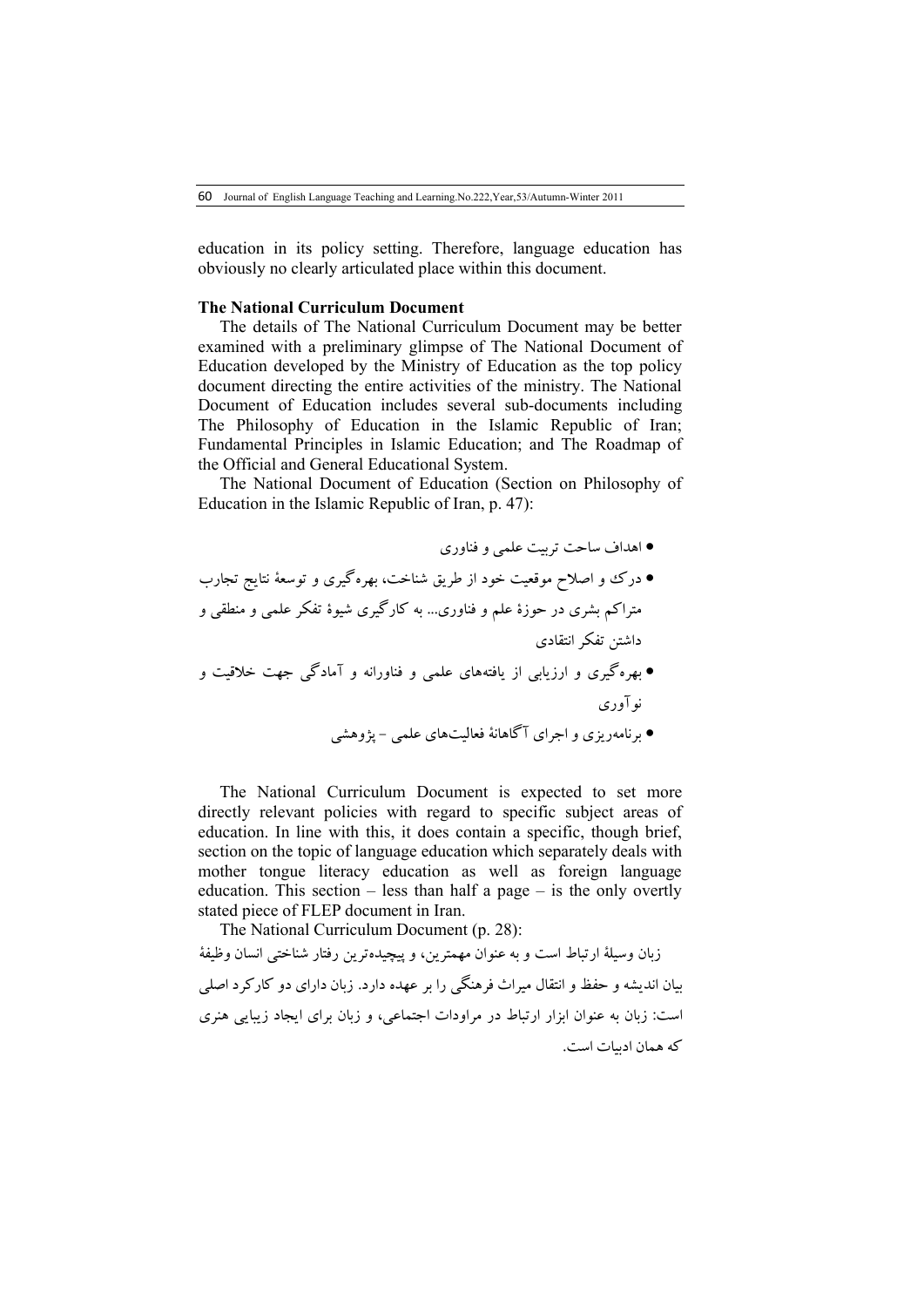The National Curriculum Document (p. 29): این حوزه دو حوزة محتوایی زبان و ادبیات فارسی و زبانهاي خارجی را شامل میشود. رویکرد آموزش زبان و ادبیات در این دو حوزة محتوایی، رویکرد ارتباطی است و بر انتقال ارزشهاي فرهنگ اسلامی ایرانی تأ کید دارد.

As shown by the excerpts presented above, The National Curriculum Document oes contain a subsection on language education and, more specifically, on foreign language education. This is in itself an important step forward towards an articulated over FLEP document. This section refers to several aspects of FLEP concerns including the *cognitive* considerations, *neurological* aspects of language acquisition, *methodological* issues in teaching foreign languages, and *socio-political* concerns in foreign language education. Inclusion of all these considerations does create hope for a comprehensive FLEP document but there are problems that indicate a far distance from a dependable FLEP document within the Iranian foreign language education context.

The National Curriculum Document (p. 30):

دانستن زبانهاي خارجی یکی از دو محور اصلی سواد در هزارة سوم میباشد. آموزش زبان خارجی علاوه بر کارکرد ارتباط بین فردي و بین فرهنگی، در توسعۀ اقتصادي مانند صنعت گردشگري، تجارت، فناوري، توسعۀ علم ، و هوشیاري سیاسی موثر می باشد.

امروزه روشهاي آموزش زبان بر توانایی ارتباطی فراگیران و حل مسأله تأکید دارد به گونهاي که فرد پس از آموزش قادر به ایجاد ارتباط با استفاده از تمامی مهارتهاي چهارگانۀ زبانی (گوش کردن، سخن گفتن، خواندن، و نوشتن) باشد .

از آنجا که یادگیري زبان دوم به دلیل یکسویه شدن مغز که حدود 10 تا 12 سالگی رخ میدهد توأم با مشکلاتی خواهد شد به همین دلیل جا دارد تا حد امکان سن و دورة تحصیلی آموزش زبان را پائین آورد. آموزش زبان خارجی میتواند در بخش دروس اختیاري از مرحلۀ دوم دورة ابتدایی آغاز شود. بدیهی است آموزش در این دوره محدود به یادگیري آ واهاي زبان و تعدادي از واژگان پایه خواهد شد. این آموزش با استفاده از اشعار آهنگین و بازيهاي آموزشی زبان صورت میپذیرد و هر چند در آن آموزش چهار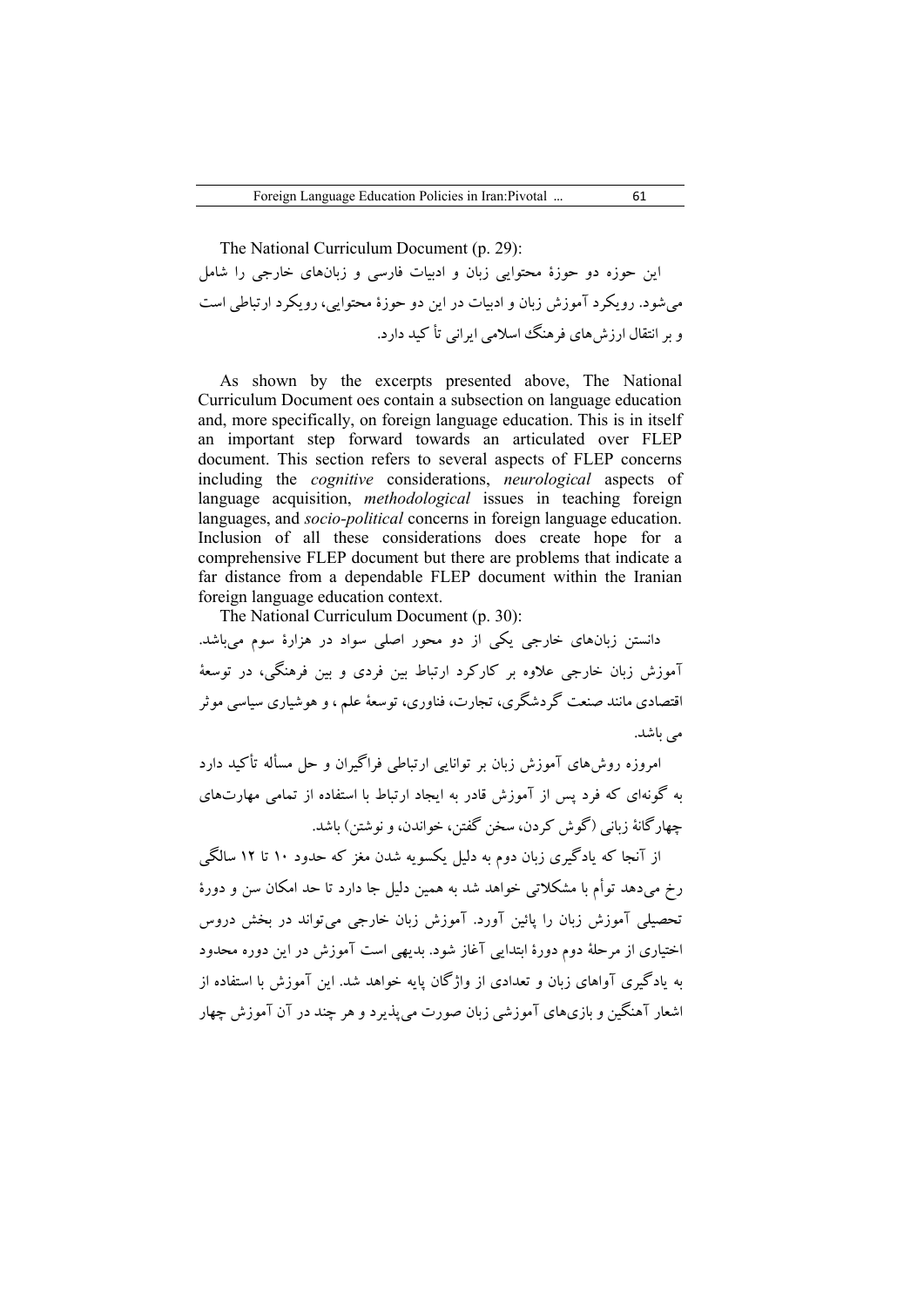مهارت زبانی مد نظر قرار میگیرد بیشترین تأکید بر مهارتهاي شنیداري و گفتاري است. آموزش زبان خارجی از آغاز دورة متوسطه الزامی خواهد بود.

در پایان سطح متوسطۀ دوم، انتظار میرود متربیان توانایی برقراري ارتباط شنیداري و گفتاري را داشته باشند و متنهایی در حد متوسط را بخوانند و مفاهیم آنها را دریابند. در ضمن توانایی نوشتن، در حد یک بند و یا مقالهاي کوتاه، به زبان خارجی نیز درآنها تقویت گردد.

The National Curriculum (p. 31):

در انتخاب محتواي این حوزه، پرورش صلاحیتها و یادگیريهاي مشترك مانند تفکر، نقد و ارزشگذاري، ارزشهاي اخلاقی، و هویت ایرانی اسلامی مورد تأکید قرار میگیرد. در سنین پائین آموزش، محتواي آموزشی پیرامون موضوعات بومی و نیازهاي یادگیرنده چون بهداشت و سلامت در قالب تفریح و سرگرمی انتخاب و سازماندهی میشود و در سطوح بالاتر انتخاب و سازماندهی محتواي این حوزه به سمت کارکردهاي علمی، اقتصادي، سیاسی و... متناسب با متون آموزشی سایر حوزههاي یادگیري و در جهت تعمیق آن آموزشها خواهد بود.

As mentioned above, despite the inclusion of multifaceted concerns in this section of The National Curriculum Document, there are at least two major issues that need more concentrated consideration: First, this section of the document is too brief to include all aspects of complex and diverse FLEP concerns. Policy setting for an involvement as widespread and complicated as foreign language education requires much more elaborate discussions.

Secondly, the strength of The National Curriculum Document in including a diversity of theoretical views and approaches in foreign language education could itself be a weakness as well. Mixing concerns for *political* aspects of language learning with very detailed methodological aspects of teaching language through *songs* shows a clear confusion of macro level policy issues with lower level goals and even very specific objectives. Moreover, the document shows a confusion of different schools of thought in second language education theories that do no easily sit together. This might, among other things, reflect a lack of involvement by foreign language education experts in the process of setting these policy-like guidelines within the structure of The National Curriculum Document.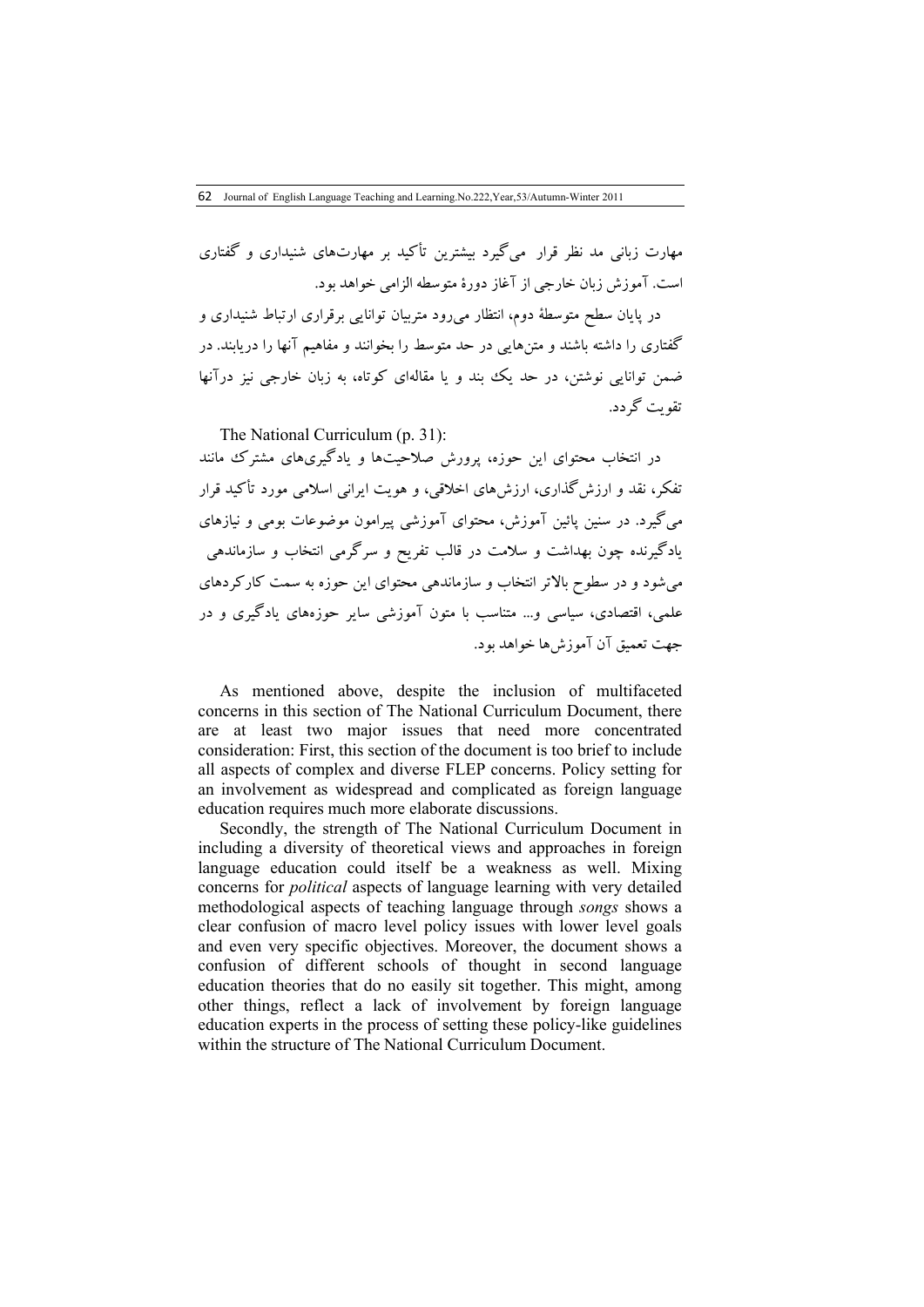## **Conclusion**

Referring back to the six tentative criteria, it would not be difficult to conclude that although some aspects of these criteria are partially dealt with by this virtual FLEP scattered in several documents, none of them are comprehensively addressed. The examined documents seem to be far from articulating coherent policies with regard to any of the six concerns: considering the socio-political orientations of the country (Hato, 2005); considering the cultural values reflected in national roadmaps (Seargeant, 2008); addressing national identity principles (Kirkgoz, 2008b); stating a position with regard to 'language' (Dixon, 2009; Seargeant, 2008); defining a firm set of mechanisms for goal setting (Butler  $\&$  Iino, 2005); and paving the ground for practical aspects foreign language education (Silver & Skuja-steele, 2005).

Examining these documents indicates that in spite of a plethora of attempts made in order to improve the educational system of the country during the last years, close attention has not been paid to foreign language education. Of course, the fact that a separate section has been devoted to foreign language education in The National Curriculum Document is promising and should be appreciated. However, there are two reasons which make the fundamental change in the status quo of FLEP in Iran indispensable. The first one is the shortcomings and sometimes mismatches among these documents, and the second one is the demands of the new global village.

As far the first reason is concerned, since these documents are in descending order, what is expected from them is that each one should pave the ground for the other in order to narrow down the general goals and visions into more tangible and practical objectives. However, one cannot track this transition from general visions to practical objectives. The National Curriculum Document, for instance, is too brief on foreign language education neglecting many of important issues, and sometimes, mixing the micro and macro issues. This lack of overt FLEP in the national documents has resulted in the dominance of covert policies. Moreover, considering the wide arena of foreign language education and the bulky literature of each topic in it, these documents are desperately in need of more contributions by foreign language education experts, the fact which seems to have been partially neglected in preparing them.

Furthermore, living in the global village makes the need to learn English as the lingua franca of the world vitally important. In a sense, nowadays, knowing English is intertwined with social, political, economic, and other aspects of living. This fact has been recognized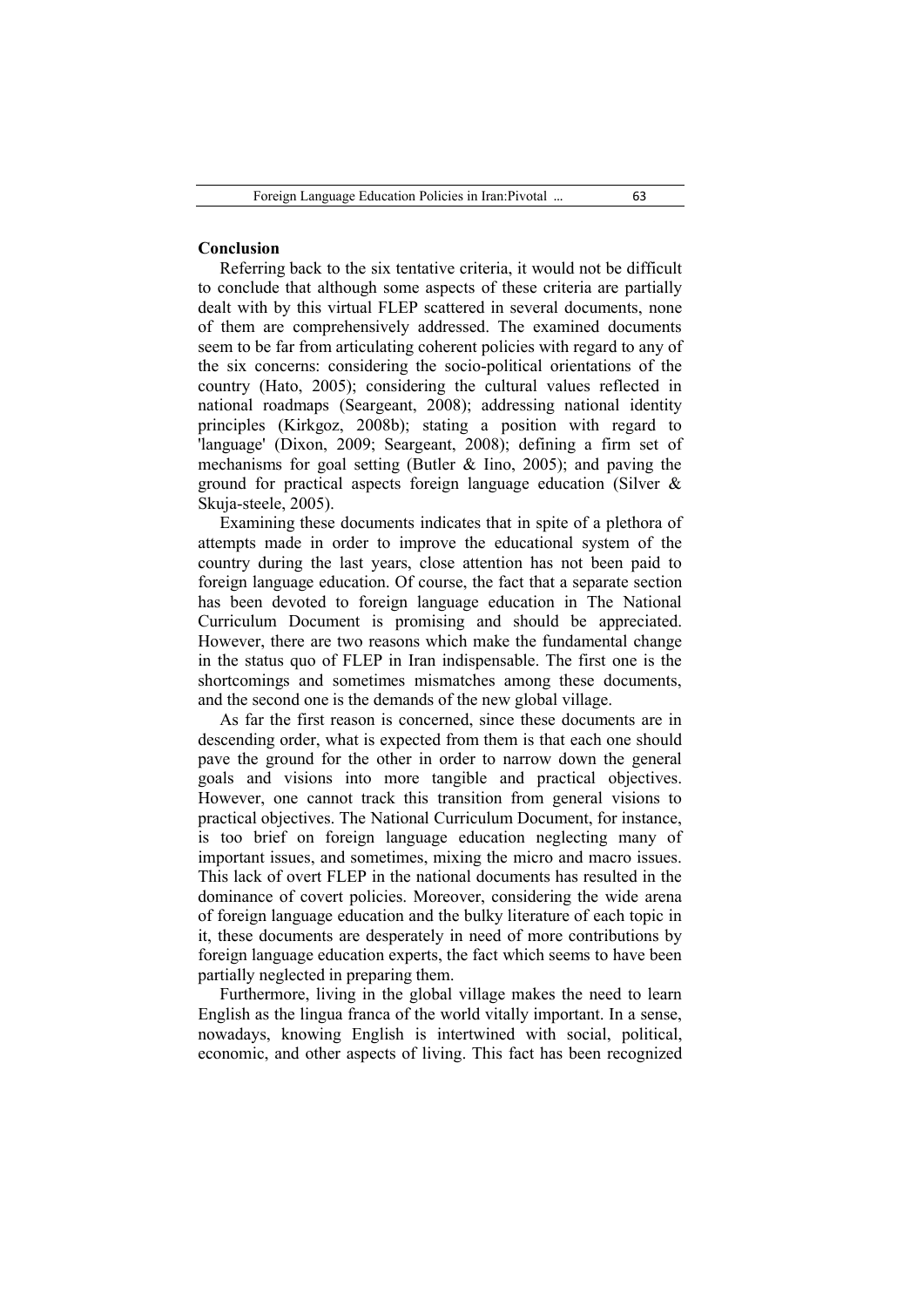64 Journal of English Language Teaching and Learning.No.222,Year,53/Autumn-Winter 2011

by many other scholars across the globe. Honna and Takeshita (2005), for instance, maintain that "English now is an indispensable international language. English does not belong to the elite, but it belongs to all people. Even a limited proficiency can be useful for a variety of purposes" (p. 375). Also, talking about the status of foreign language education in Japan, they claim that "there is a realization within Japan today that globalization means that the Japanese people need a far higher level of English proficiency than hitherto been the case" (p. 364).

Likewise, Kirkgöz (2008) contends that the spread of English has been to a great extent due to its functions in today's world which has prompted governments to adjust their education policy to set the scene for its further spread. Walraff (2000) believes that "the conventional wisdom holds that English is destined to be the world's lingua franca – if it isn't already" (cited in Zhu 2003, p. 36). The interesting point is that the relationship between globalization and the spread of English is not unidirectional, only the spread being triggered by globalization, instead some scholars have argued that globalization is itself to a large extent an outcome of the spread of English (Tsui and Tollefson, 2007).

Also, Chang (2006) maintains that one of the functions of globalizations is to "strengthen the position of English as a global language" (p. 515). According to information gathered by Crystal (1997) cited in Zhu (2003), 85% of international organizations make official use of English, although they may not be located in an English-speaking country, at least 85% of the world's film market is in English, and some 90% of published academic articles in some academic fields are written in English. Besides "English continues to be the chief lingua franca of the Internet – a position which is now beginning to be acknowledged in the popular media" (Crystal, 1997, cited in Zhu, 2003, p. 36). Given that according to the 20 year vision of our country, Iran should be the first country in the region in all of the developmental aspects makes it clear that coherent and wellthought policies are needed to satisfy the needs of the students in the global village. Today, having a reductionist approach to language education i.e. focusing on reading and grammatical points of the language, as it is the case in our public schools now, cannot satisfy the needs of students in this new world. Students need to obtain, as well, a good command of speaking, listening, and writing of English.

This status quo of foreign language education has resulted in a sense of dissatisfaction among all of the stakeholders including parents, students, teachers, academics, officials, etc. And there seems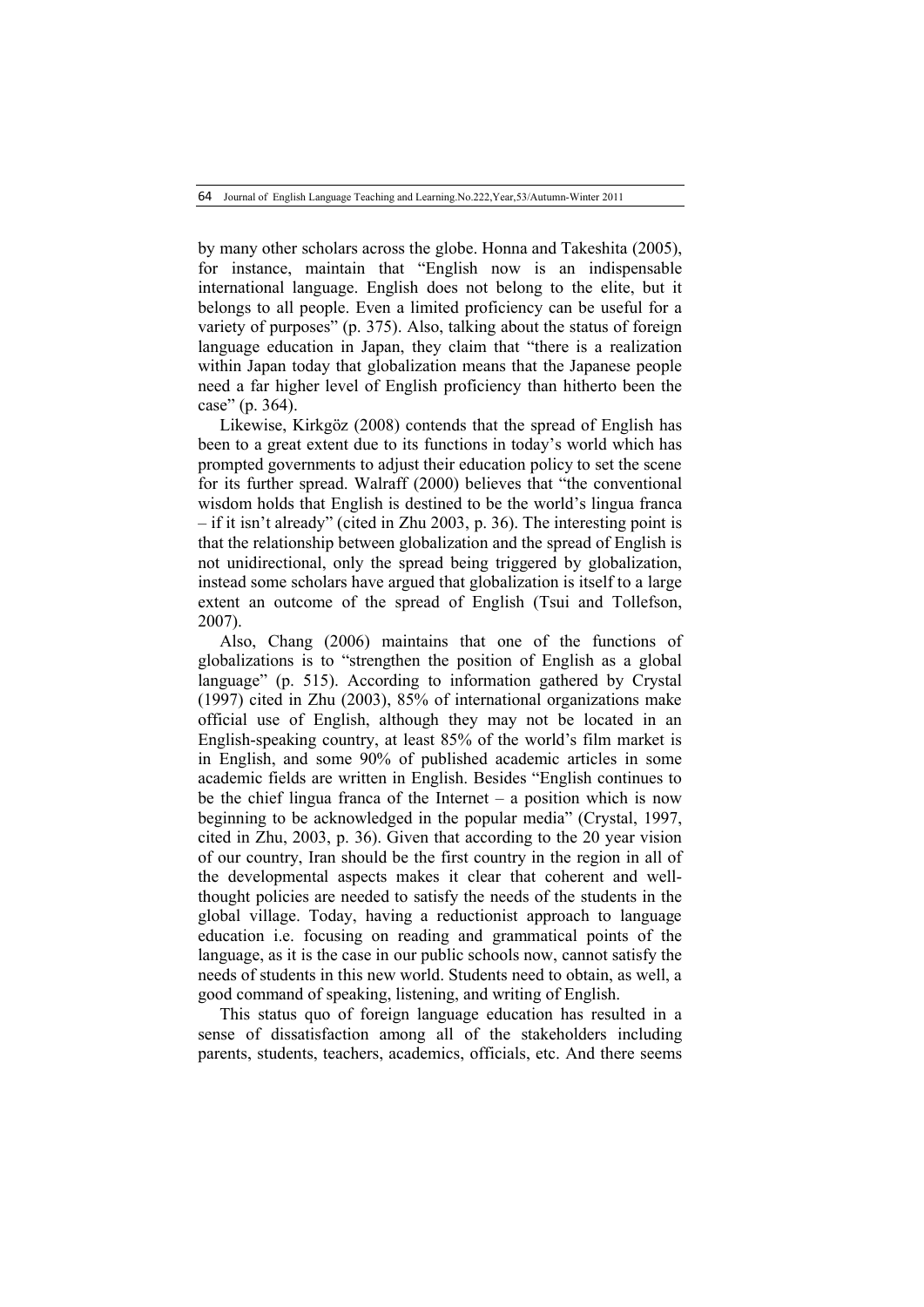to be a consensus among all of them that this situation needs to be changed. This demand of the society puts the burden on the shoulders of officials in Ministry of Education and academics of the country to develop a unified separate FLEP document for the country.

However, it is our strong belief that before embarking on any decisions or modifications, some requirements should be set down. First and foremost all stakeholders including general policy makers, high ranking institutional decision makers, foreign language education experts, private sectors and recipients of the services including students and parents should come to a common understanding of the issue and work in harmony. Besides, the logistics of all kinds including human resources, financial resources, time and others of that ilk should be taken into account, without carefully considering them we may come up with an imaginary plan which may not be applicable.

Finally, to be effective, we propose that the document should revisit the current foreign language education situation in at least the following 5 dimensions: overall policies, teacher education, teaching materials, syllabus design, and evaluation. In revisiting these dimensions, paying a close attention to the available superordinate documents and policies of the country (see figure 1) is desperately needed. In other words, any modification or revision should be consistent and in line with other superordinate documents and policies of the country. As figure 1 shows the reform consists of both study and executive phases. The study phase comprises 4 steps including: Analyses of present situation, Conducting comparative studies, Analyses of resources allocation and finally Setting the desired situation accordingly.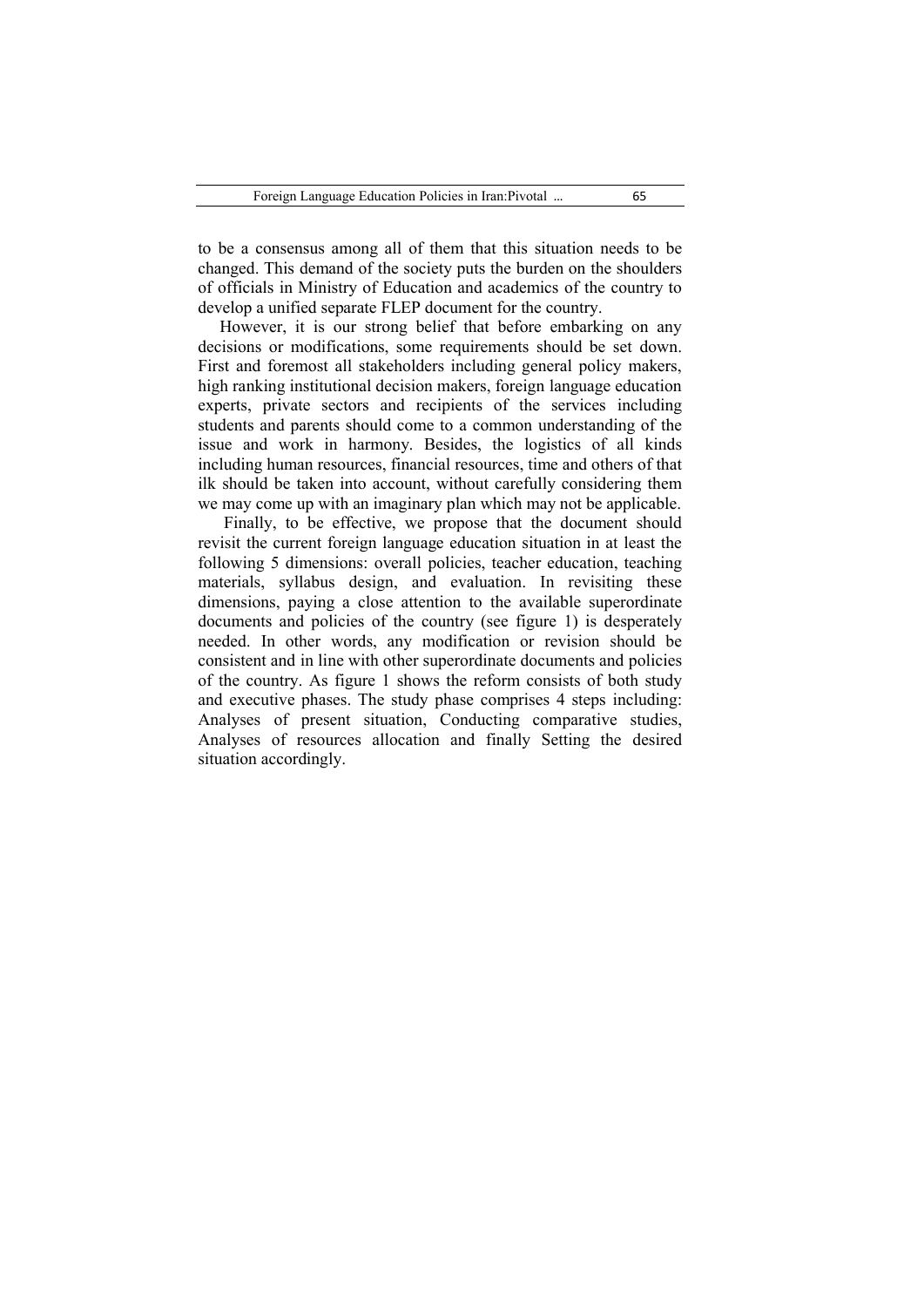

66 Journal of English Language Teaching and Learning.No.222,Year,53/Autumn-Winter 2011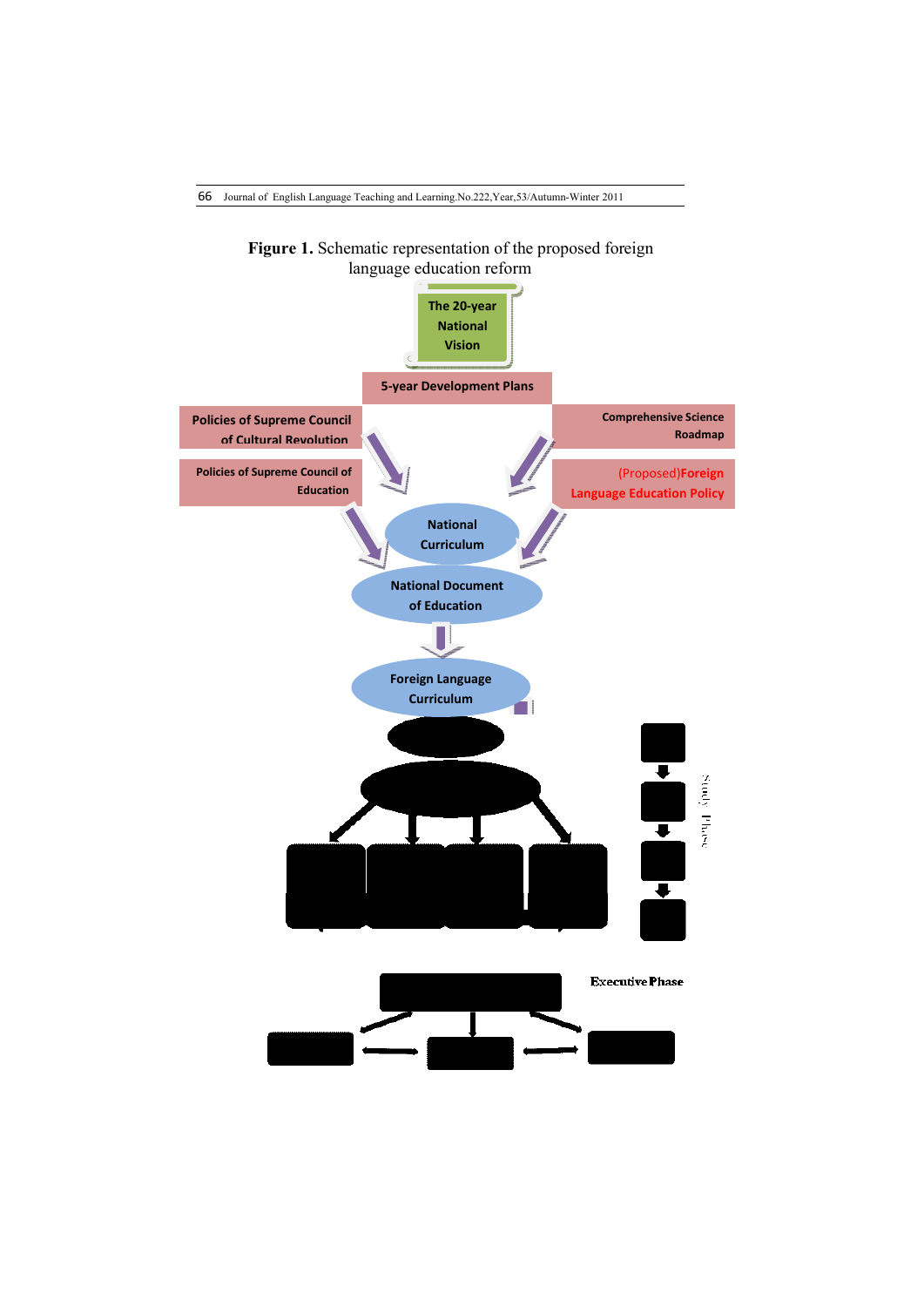Needless to say, reforms into a system about which we may have little systematic information cannot be successful because even if the nature of the reform itself is known, our lack of understanding about the contexts of language teaching and learning in the country make at least most of the reforms unsuccessful. Hence the first step is collecting data and being aware of the present situation of foreign language education in each of the 5 dimensions. Having known the present situation, then, we can embark on conducting comparative studies.

Being informed of what other countries do in their foreign language education programs, especially those which are more similar to our context as regards the cultural, social, and economic factors, can be very helpful. Finally with close attention to our resources, and based on a thorough and profound understanding of the present situation of foreign language education in Iran and also what other countries have done in this regard we can plan the desired situation. This planning alone would obviously not be effective unless we then work according to our plans and then based on a dynamic program evaluation system modify the plan where needed hence implement the modified plans according to the feedback of all the stakeholders.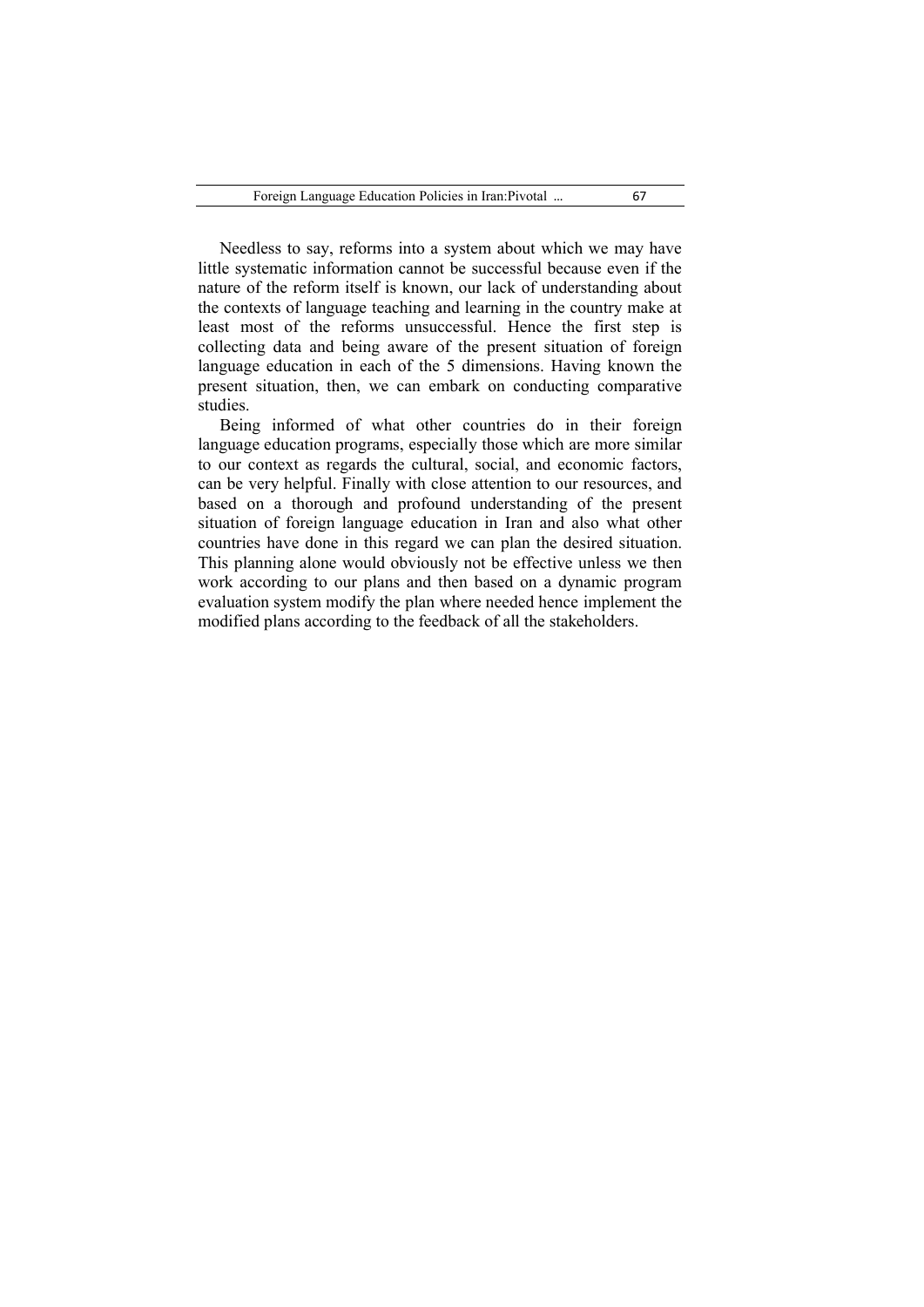### **References**

- Al-Issa. A. S. M. (2007). The implications of implementing a flexible syllabus for ESL policy in the Sultanate of Oman. *RELC Journal, 38*: 199–215*.*
- Ball, J. S. (1990). *Politics and policy making in education: Explorations in policy sociology*. London: Routledge. .
- Butler, Y.G. & Iino, M. (2005). Current Japanese reforms in English language education: The 2003 'action plan'.*Language Policy,4*:25–45.
- Chang J. (2006). Globalization and English in Chinese higher education. *World Englishes,25*: 513–525.
- The Comprehensive Scientific Roadmap (In Farsi) (2009). Supreme Council of Cultural Revolution of the Islamic Republic of Iran.
- Crystal, D. (1997). *English as a global language*. Cambridge: Cambridge University Press.
- Dixon, L. Q. (2009). Assumptions behind Singapore's language-ineducation policy: implications for language planning and second language acquisition. *Language Policy*, Online First, published February 2009 as DOI 10.1007/s10993-009-9124-0.
- Fischer, F. (2003). *Reframing public policy: Discursive politics and deliberative practices*. Oxford: Oxford University Press.
- Fundamental Principles in Islamic Education (In Farsi) (2009). Ministry of Education of the Islamic Republic of Iran.
- Hato, Y. (2005).Problems in top-down goal setting in second language education:A case study of the "Action Plan to Cultivate 'Japanese with English Abilities'". *JALT Journal, 27*(1): 33–52.
- Kirkgö z, Y. (2007). English language teaching in Turkey. *RELC Journal*, 38: 216–228.
- Kirkgoz, Y.(2008a).A case study of teachers' implementation of curriculum innovation in English language teaching in Turkish primary education. *Teaching and Teacher Education, 24*:1859–1875.
- Kirkgoz, Y. (2008b). Globalization and English Language Policy in Turkey. *Educational Policy*, Online First, published on April 15, 2008 as DOI:10.1177/ 0895904808316319.
- The National Curriculum (In Farsi) (2009). Ministry of Education of the Islamic Republic of Iran.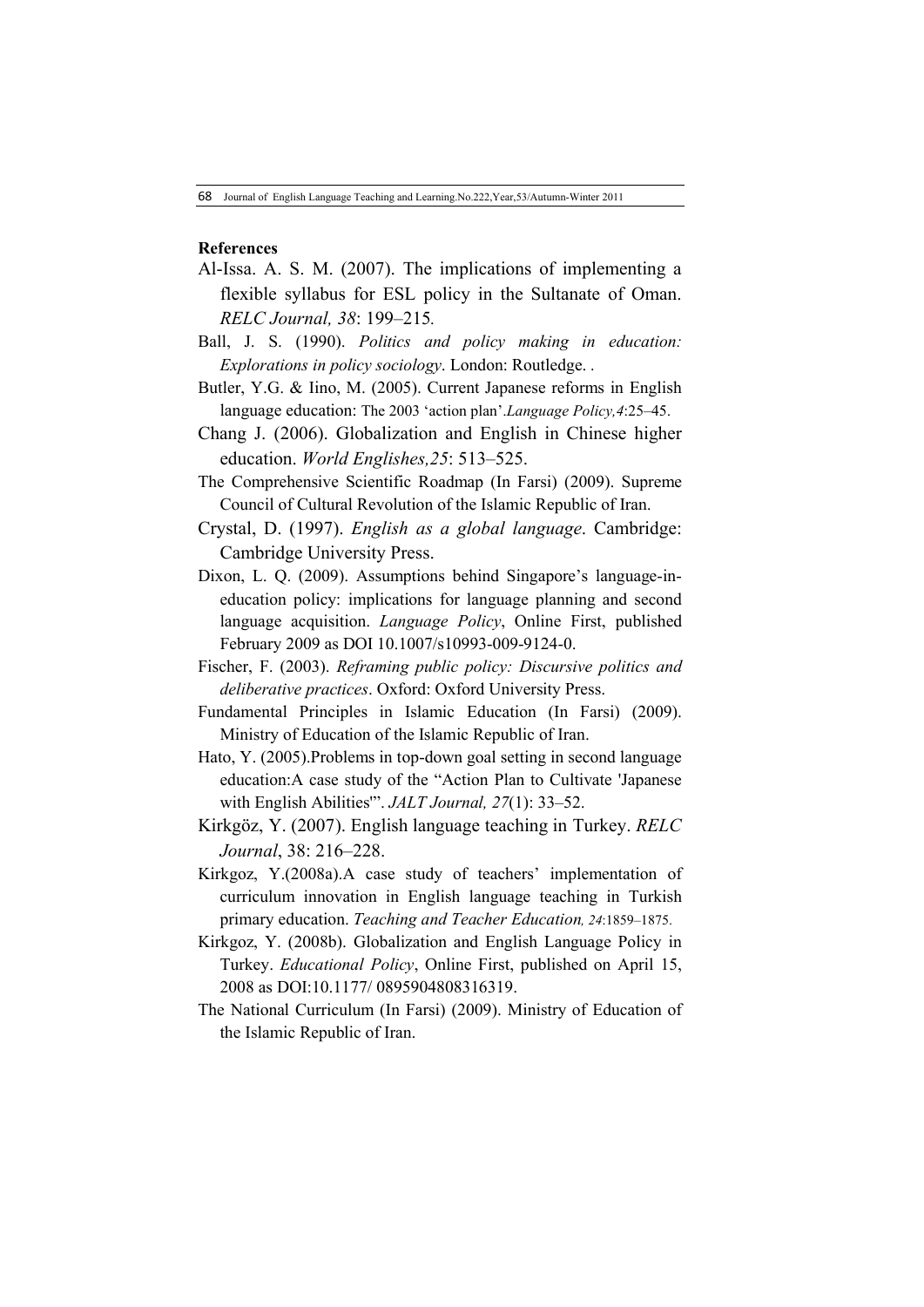(2009). Ministry of Education of the Islamic Republic of Iran.

- Policies of the  $5<sup>th</sup>$  5-year Development Plan (In Farsi) (2008). The Expediency council of the Islamic Republic of Iran.
- Ranjbar, A. (2008a). An investigation of national science plans of five European countries (In Farsi). Unpublished research report, National Research Institute for Science Policy, Ministry of Science, Research and Technology, Tehran, Iran.
- Ranjbar, A. (2008b). An investigation of national science plans of five Asian countries (In Farsi). Unpublished research report, National Research Institute for Science Policy, Ministry of Science, Research and Technology, Tehran, Iran.
- Ranjbar, A. (2008c). An investigation of national science plans of five African countries (In Farsi). Unpublished research report, National Research Institute for Science Policy, Ministry of Science, Research and Technology, Tehran, Iran.
- Ricento, T. (Ed.). (2006). *An introduction to language policy: Theory and method*. Malden, MA: Blackwell Publishing.
- Roadmap of the Official and General Educational System (2009). Ministry of Education of the Islamic Republic of Iran.
- Seargeant, P. (2008). Ideologies of English in Japan: the perspective of policy and pedagogy. *Language Policy, 7*: 121–142.
- Silver, R. E & Skuja-steele, R. (2005). Priorities in English language education policy and classroom implementation. *Language Policy, 4*: 107–128.
- Tsang, W. (2004, August). Evaluating the Medium of Instruction Policy in a Post-Colonial Society: The Case of Hong Kong Special Administration Region. Paper presented at the annual meeting of the American Sociological Association. San Francisco, USA. Retrieved April 19, 2009 from http://www.allacademic.com/meta/ p110895\_index.html
- Tsui, A. B. M., & Tollefson, J. W. (2007). Language policy and the construction of national cultural identity. In A. B. M. Tsui & J. W. Tollefson (Eds.), *Language policy, culture, and identity in Asian contexts* (pp*.*1–21). London: Lawrence Erlbaum Associates.